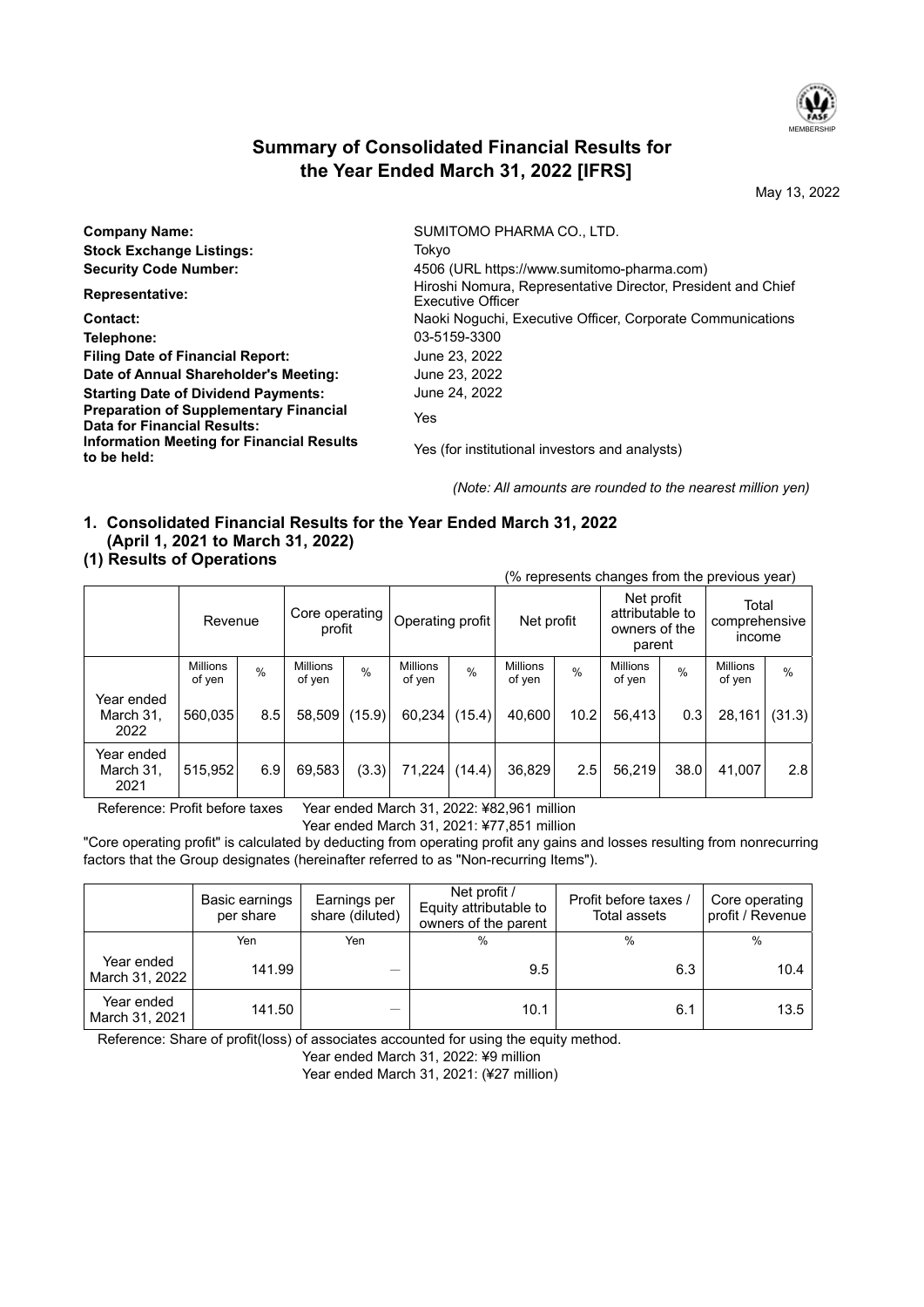# **(2) Financial Position**

|                         | Total assets    | Net assets      | Equity<br>attributable to<br>owners of the<br>parent | Ratio of equity<br>attributable to<br>owners of the<br>parent to total<br>assets | Equity<br>attributable to<br>owners of the<br>parent per share |  |
|-------------------------|-----------------|-----------------|------------------------------------------------------|----------------------------------------------------------------------------------|----------------------------------------------------------------|--|
|                         | Millions of yen | Millions of yen | Millions of yen                                      | $\%$                                                                             | Yen                                                            |  |
| As of March 31,<br>2022 | 1,308,007       | 673,569         | 607,888                                              | 46.5                                                                             | 1,530.08                                                       |  |
| As of March 31,<br>2021 | 1,308,127       | 648,178         | 580,570                                              | 44.4                                                                             | 1,461.31                                                       |  |

# **(3) Cash Flows**

|                              | Net cash provided by<br>(used in) operating<br>activities | Net cash provided by<br>(used in) investing<br>activities | Net cash provided by<br>(used in) financing<br>activities | Cash and cash<br>equivalents at the end<br>of period |
|------------------------------|-----------------------------------------------------------|-----------------------------------------------------------|-----------------------------------------------------------|------------------------------------------------------|
|                              | Millions of yen                                           | Millions of yen                                           | Millions of yen                                           | Millions of yen                                      |
| Year ended<br>March 31, 2022 | 31,239                                                    | (18, 278)                                                 | (21, 426)                                                 | 202.984                                              |
| Year ended<br>March 31, 2021 | 135,601                                                   | 8,875                                                     | (57, 215)                                                 | 193,698                                              |

# **2. Dividends**

|                                              | Dividends per share |                |                 |              |        |                                       | Payout        | Dividends to net |  |
|----------------------------------------------|---------------------|----------------|-----------------|--------------|--------|---------------------------------------|---------------|------------------|--|
|                                              | 1st<br>quarter      | 2nd<br>quarter | 3rd<br>quarter  | Year-<br>End | Annual | <b>Dividends</b><br>paid for the year | ratio         | assets ratio     |  |
|                                              | Yen                 | Yen            | Yen             | Yen          | Yen    | Millions of yen                       | $\frac{0}{0}$ | $\frac{0}{0}$    |  |
| Year ended<br>March 31, 2021                 | —                   | 14.00          | $\qquad \qquad$ | 14.00        | 28.00  | 11,124                                | 19.8          | 2.0              |  |
| Year ended<br>March 31, 2022                 | —                   | 14.00          |                 | 14.00        | 28.00  | 11.124                                | 19.7          | 1.9              |  |
| Year ending<br>March 31, 2023<br>(Forecasts) | —                   | 14.00          |                 | 14.00        | 28.00  |                                       | 50.6          |                  |  |

# **3. Consolidated Financial Forecasts for the Year Ending March 31, 2023 (April 1, 2022 to March 31, 2023)**

(% represents changes from the corresponding period of the previous year)

|                               | Net sales          |       | Core operating<br>profit |        | Operating profit   |               | owners of parent   | Net profit<br>attributable to | Earnings<br>per<br>share |
|-------------------------------|--------------------|-------|--------------------------|--------|--------------------|---------------|--------------------|-------------------------------|--------------------------|
|                               | Millions of<br>ven | %     | Millions of<br>ven       | %      | Millions of<br>ven | $\frac{0}{0}$ | Millions of<br>yen | %                             | Yen                      |
| Year ending<br>March 31, 2023 | 550,000            | (1.8) | 30,000                   | (48.7) | 24.000             | (60.2)        | 22,000             | (61.0)                        | 55.37                    |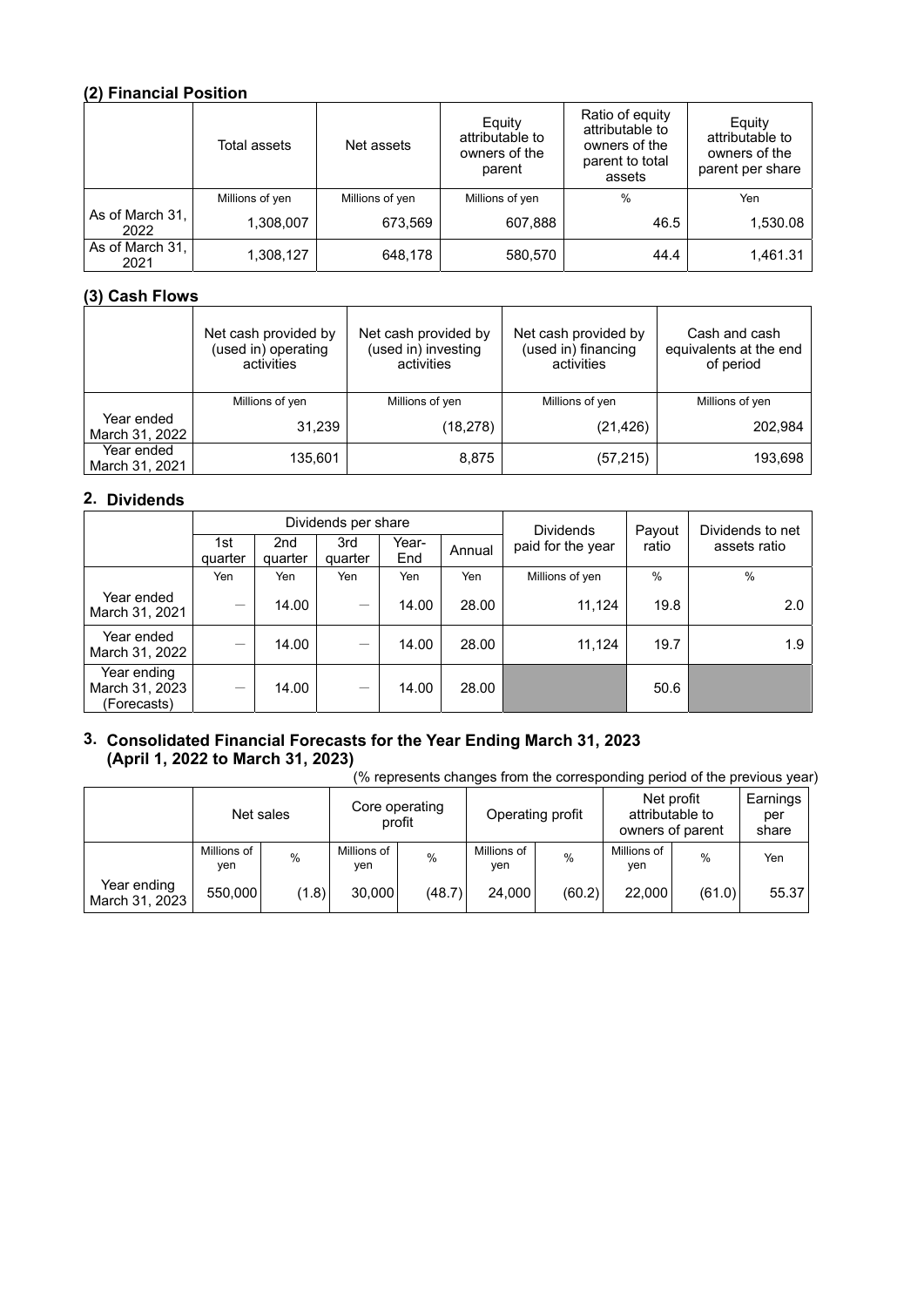## **Notes:**

(1) Shift of significant subsidiaries during the period (shift of specified subsidiaries accompanied by changes in scope of consolidation): Yes

(New: None)

(Excluded: 3 companies) Spirovant Sciences Ltd.

 Enzyvant Farber Ltd. Enzyvant Therapeutics General Ltd.

(2) Changes in accounting policies, accounting estimates, and retrospective restatements

- ① Changes in accounting standards required by IFRS: None
- ② Changes due to changes in accounting standards other than (2),①: None
- ③ Changes in accounting estimates: None

(3) Number of shares outstanding (Common stock)

- ① Number of shares outstanding (Including treasury stock) at the end of period
	- March 31, 2022: 397,900,154 shares
	- March 31, 2021: 397,900,154 shares
- ② Number of treasury stock at the end of period March 31, 2022: 607,238 shares
- March 31, 2021: 606,255 shares
- ③ Average number of shares during the period March 31, 2022: 397,293,270 shares
	- March 31, 2021: 397,294,636 shares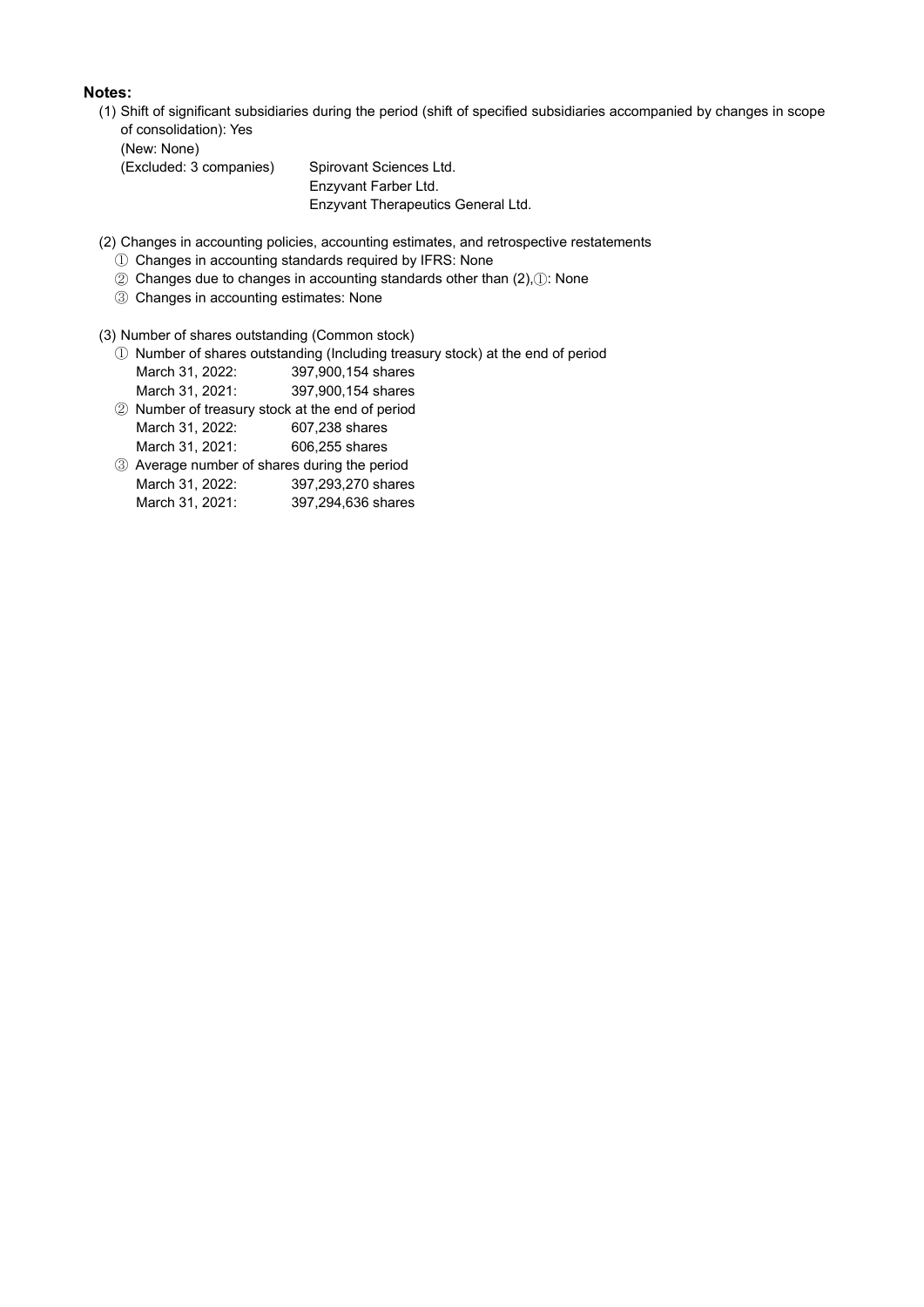# **(Reference) Outline of Non-Consolidated Financial Results (Japanese GAAP)**

**1. Non-consolidated Financial Results for the year ended March 31, 2022**

## **(April 1, 2021 to March 31, 2022)**

# **(1) Results of Operations**

|                             |                    |               |                    |               |                    |       |                    | (% represents changes from the previous year) |
|-----------------------------|--------------------|---------------|--------------------|---------------|--------------------|-------|--------------------|-----------------------------------------------|
|                             | Net sales          |               | Operating income   |               | Ordinary income    |       | Net income         |                                               |
|                             | Millions of<br>ven | $\frac{0}{0}$ | Millions of<br>yen | $\frac{0}{0}$ | Millions of<br>yen | %     | Millions of<br>yen | %                                             |
| Year ended<br>March 31,2022 | 302,390            | (3.7)         | 111,179            | (12.9)        | 140,870            | 3.6   | 58,722             | (49.6)                                        |
| Year ended<br>March 31,2021 | 313,891            | 0.6           | 127,674            | (7.4)         | 135,928            | (3.4) | 116,499            | 15.6                                          |

|                             | Earnings per share | Earnings per share<br>(diluted) |
|-----------------------------|--------------------|---------------------------------|
|                             | Yen                | Yen                             |
| Year ended<br>March 31,2022 | 147.81             |                                 |
| Year ended<br>March 31,2021 | 293.23             |                                 |

## **(2) Financial Position**

|                         | Total assets    | Net assets      | Shareholders'<br>equity ratio | Shareholders'<br>equity per share |
|-------------------------|-----------------|-----------------|-------------------------------|-----------------------------------|
|                         | Millions of yen | Millions of yen | $\frac{0}{0}$                 | Yen                               |
| As of March 31,<br>2022 | 1,187,919       | 850,383         | 71.6                          | 2,140.44                          |
| As of March 31,<br>2021 | 1,172,584       | 810,181         | 69.1                          | 2,039.25                          |

Reference: Shareholders' Equity As of March 31, 2022: ¥850,383 million

As of March 31, 2021: ¥810,181 million

*This summary of financial results is exempt from audit procedures.*

#### *Explanation for Appropriate Use of Forecasts and Other Notes:*

*This material contains forecasts, projections, goals, plans, and other forward-looking statements regarding the Group's financial results and other data. Such forward-looking statements are based on the Company's assumptions, estimates, outlook, and other judgments made in light of information available at the time of preparation of such statements and involve both known and unknown risks and uncertainties. Accordingly, forecasts, plans, and other statements may not be realized as described, and actual financial results, success/failure or progress of development, and other projections may differ materially from those presented herein. Please refer to page 8, "1. Operating Results and Financial Condition (4) Forecasts for the Year Ending March 31, 2023" with regard to the assumptions and other related matters for forecasts. Supplementary financial data and the presentation materials for the earnings presentation are disclosed together with the summary of financial results.*

*Myovant Sciences Ltd. (hereinafter, "Myovant") is listed on the New York Stock Exchange, and the Group holds approximately 53% of the outstanding shares of Myovant. ORGOVYX® (relugolix), MYFEMBREE® /RYEQO® (relugolix combination tablet) are owned by Myovant. This material contains information about Myovant, which is based on information disclosed by Myovant. For more information on Myovant, please visit https://www.myovant.com.*

*Supplementary financial data and the presentation materials for the earnings presentation are disclosed together with the summary of financial results.*

*The Company holds an earnings presentation for institutional investors and analysts on Monday, May 16, 2022. The video of the presentation is scheduled to be posted on our website.*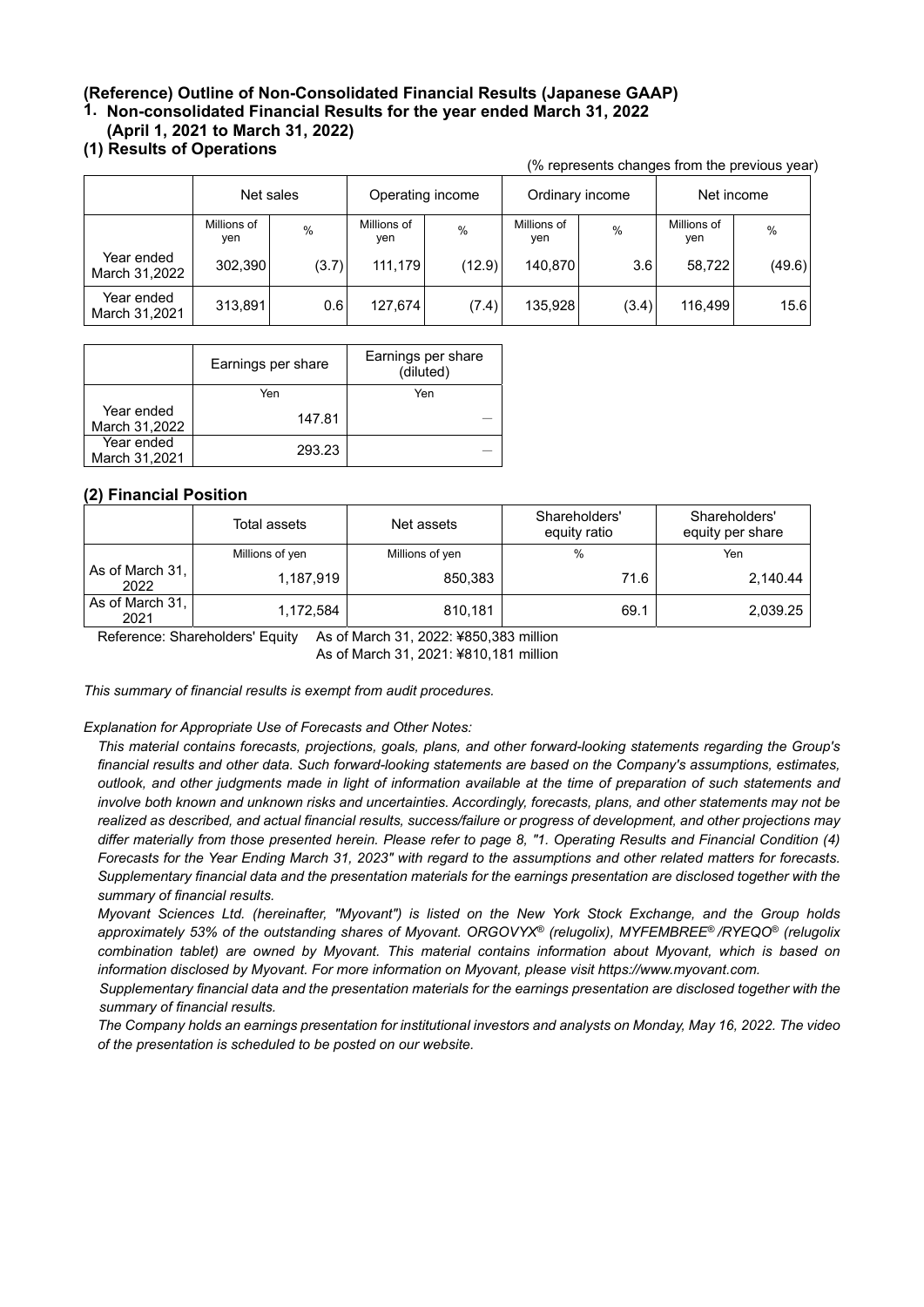# 【**Attachment Documents**】

| 1. Operating Results and Financial Condition (1000) (100) (100) (100) (100) (100) (100) (100) (100) (100) (100) (100) (100) (100) (100) (100) (100) (100) (100) (100) (100) (100) (100) (100) (100) (100) (100) (100) (100) (1 |     |
|--------------------------------------------------------------------------------------------------------------------------------------------------------------------------------------------------------------------------------|-----|
|                                                                                                                                                                                                                                |     |
| (2) Analysis of Financial Condition (1000) Content of the Condition of Condition (2) Analysis of Financial Condition                                                                                                           |     |
|                                                                                                                                                                                                                                |     |
| (4) Forecasts for the Year Ending March 31, 2023 <b>With Construction Construction</b> and the Vear of Alexander and B                                                                                                         |     |
| (5) Fundamental Profit and Dividend Distribution Policy for the Current Term and the Next Term <b>CONCOCO Profit and</b>                                                                                                       | - 9 |
|                                                                                                                                                                                                                                |     |
|                                                                                                                                                                                                                                |     |
| (1) Consolidated Statement of Profit or Loss and Consolidated Statement of Comprehensive Income <b>William</b> 10                                                                                                              |     |
|                                                                                                                                                                                                                                |     |
|                                                                                                                                                                                                                                |     |
| (4) Consolidated Statement of Cash Flows manufactured controller and the formulation of the 16                                                                                                                                 |     |
|                                                                                                                                                                                                                                |     |
| 4. Others                                                                                                                                                                                                                      |     |
|                                                                                                                                                                                                                                | -23 |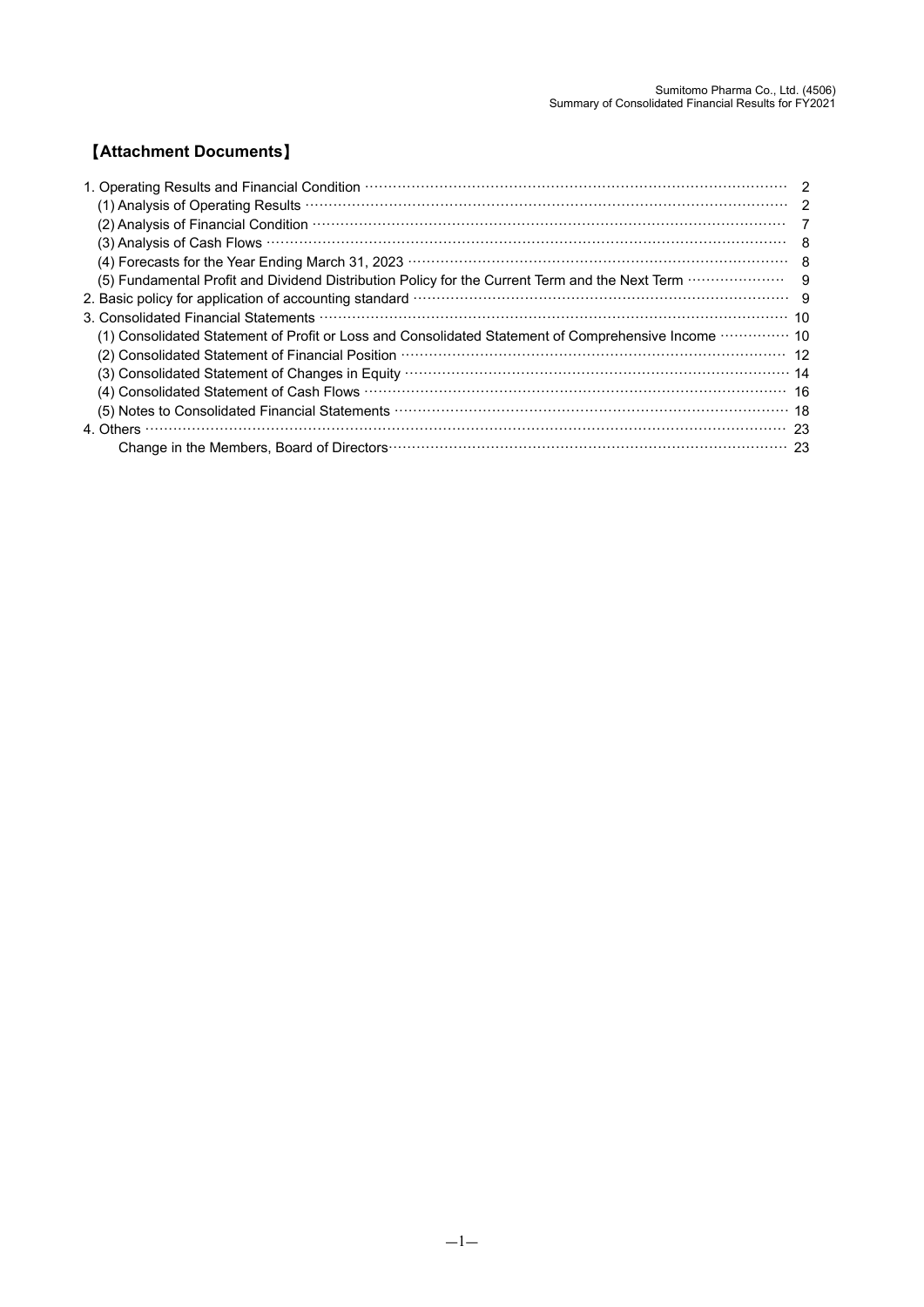## **1. Operating Results and Financial Condition**

### **(1) Analysis of Operating Results**

#### **Adoption of the International Financial Reporting Standards (IFRS)**

The Group discloses its consolidated financial statements that are prepared in accordance with International Financial Reporting Standards (IFRS).

Forward-looking statements contained herein are based on the Group's judgments in light of information available as of 31 March, 2022.

#### ① Overview of overall operating results

During the fiscal year ended March 31, 2022, the world economy showed signs of a pickup overall as restrictions on economic activities were eased in response to the improving vaccination status amid the lasting impact of the novel coronavirus infection pandemic. More recently, however, the ongoing disruptions in the global supply chain and soaring energy prices have dampened the recovery trajectory, with the uncertainty increasing even further due to the situation in Ukraine and growing geopolitical risks in other parts of the world. Likewise, the Japanese economy has been at the mercy of the pandemic, and its outlook is still uncertain.

In the pharmaceutical sector, multiple factors have made it more difficult to foresee the future course of business, including the spread of preventive/compound solutions and the arrival of new entrants from outside the sector, on top of the push to curb prices of brand-name drugs and promote the use of generics in their stead, the greater difficulty in developing new drugs, and rising R&D expenses.

Against this backdrop, in May 2021 the Group revised its business goals laid out in the Mid-term Business Plan 2022, its five-year plan that commenced in FY2018, given the changes that had since occurred to the business environment. We have thus pursued business activities under the renewed goals. Despite the impact of the novel coronavirus infection on various aspects of our business activities throughout the fiscal year under review, we have managed to ensure the continuity of our business by taking the utmost precaution to prevent employees from being infected, with our top priority being the fulfillment of our duty to ensure a stable supply of pharmaceutical products. In the meantime, we have continued to focus on enhancing productivity by, for example, facilitating work-from-home initiatives for employees.

In Japan, the Group has continued its commitment to maximizing product value in our focus areas of Psychiatry & Neurology and Diabetes. With regards to the former, we have worked to increase market penetration of LATUDA<sup>®</sup> (atypical antipsychotic), which was launched in the previous fiscal year. In the latter area, we focused on the provision of medical information in a bid to achieve early market penetration of TWYMEEG® (therapeutic agent for type 2 diabetes), which was launched in the fiscal year under review, while at the same time seeking to bolster sales of Trulicity<sub>®</sub>, Equa®, and EquMet® (therapeutic agents for type 2 diabetes).

In North America, Sunovion Pharmaceuticals Inc. (hereinafter, "Sunovion") continued its drive to further expand sales of global strategic product LATUDA<sup>®</sup> and pushed ahead with development of the novel candidate compounds in the Psychiatry & Neurology area pursuant to the license agreement for joint development and commercialization concluded in September 2021 among the three parties including Otsuka Pharmaceutical Co., Ltd. (hereinafter, "Otsuka") and Sumitomo Pharma Co., Ltd.

In the U.S., Myovant, a subsidiary of Sumitovant Biopharma Ltd. (hereinafter, "Sumitovant"), focused on the achievement of early market penetration of ORGOVYX®, a therapeutic agent for advanced prostate cancer launched in the previous fiscal year, and MYFEMBREE®, a therapeutic agent for uterine fibroids launched in the fiscal year under review, through co-promotion with Pfizer Inc. (hereinafter, "Pfizer"). Meanwhile, Urovant Sciences Ltd. (hereinafter, "Urovant"), another subsidiary of Sumitovant, commenced marketing in the U.S. of GEMTESA®, a therapeutic agent for overactive bladder, in the fiscal year under review.

In China, Sumitomo Pharma (Suzhou) Co., Ltd. staged promotions designed to expand sales of LATUDA<sup>®</sup> and other products, in addition to MEROPEN® (carbapenem antibiotic), which has recovered from its pandemic-induced sluggish performance in the previous fiscal year.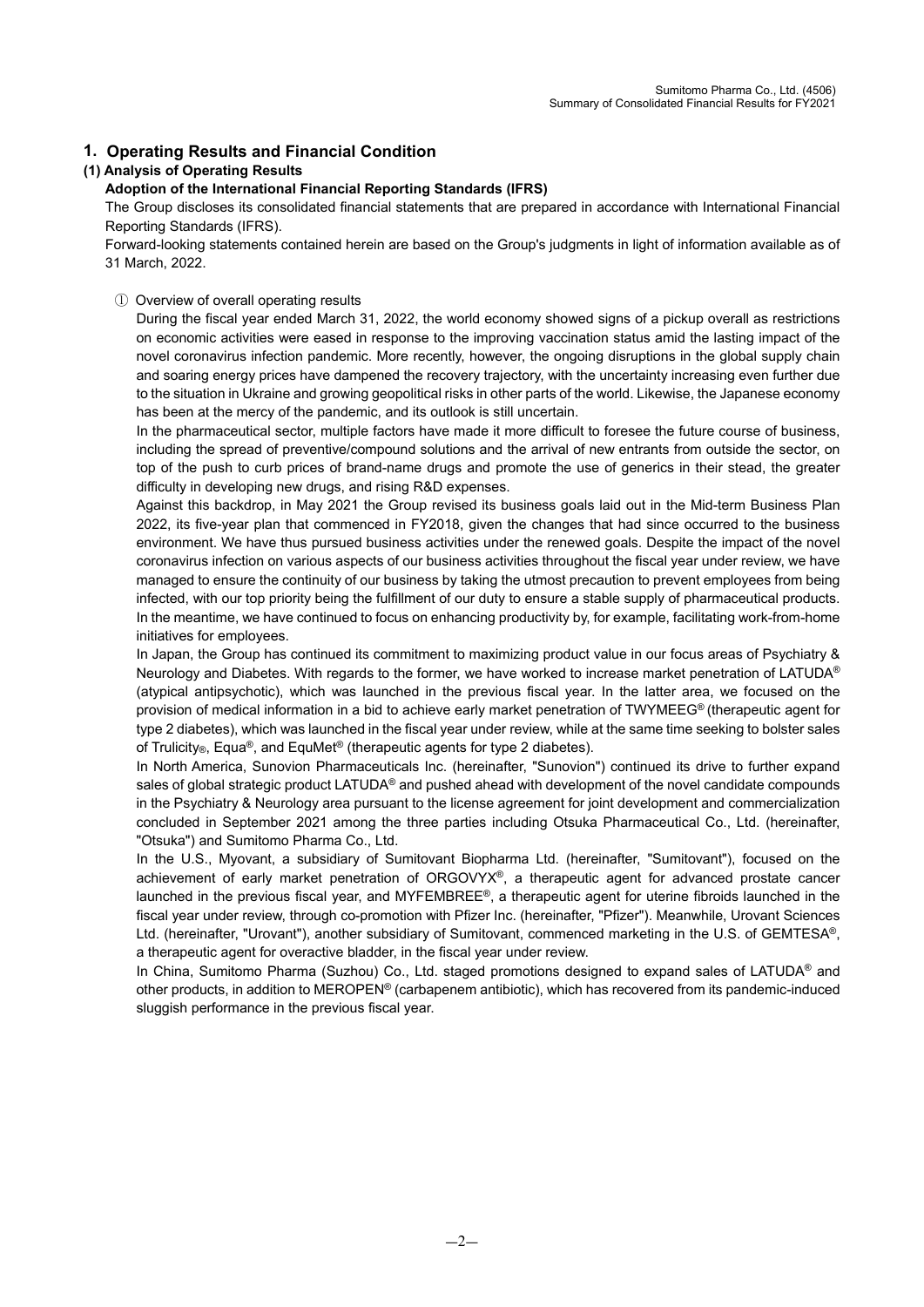### **Adoption of "core operating profit" as a performance indicator**

To coincide with the adoption of the IFRS, the Group has set an original performance indicator for the Group's recurring profitability in the form of "core operating profit."

"Core operating profit" is calculated by deducting from operating profit any gains and losses resulting from nonrecurring factors that the Group designates (hereinafter referred to as "Non-recurring Items"). Among the main Non-recurring Items are impairment losses, business structure improvement expenses, and changes in fair value of contingent consideration related to company acquisitions.

Highlights of the Group's consolidated financial results for the fiscal year under review are as follows:

|                                                    |        |        |        | (Billions of yen) |
|----------------------------------------------------|--------|--------|--------|-------------------|
|                                                    | FY2020 | FY2021 | Change | Change %          |
| Revenue                                            | 516.0  | 560.0  | 44.1   | 8.5               |
| Core operating profit                              | 69.6   | 58.5   | (11.1) | (15.9)            |
| Operating profit                                   | 71.2   | 60.2   | (11.0) | (15.4)            |
| Profit before taxes                                | 77.9   | 83.0   | 5.1    | 6.6               |
| Net profit                                         | 36.8   | 40.6   | 3.8    | 10.2              |
| Net profit attributable to<br>owners of the parent | 56.2   | 56.4   | 0.2    | 0.3               |

#### **Revenue increased by 8.5% year-on-year to 560.0 billion yen.**

Revenue increased overall, driven by the North America segment, which benefitted from the posting of the lumpsum upfront payment for the collaboration and license agreement for the joint development and commercialization with Otsuka in the Psychiatry & Neurology area and the contributions of new products from Myovant and Urovant. The growth in the China segment contributed to the increase as well.

#### **Core operating profit decreased by 15.9% year-on-year to 58.5 billion yen.**

Core operating profit decreased as a result of a significant increase in selling, general and administrative expenses primarily owing to the start of full-scale marketing activities by Myovant and Urovant and an increase in the amortization of intangible assets, despite an increase in gross profit on account of a revenue increase.

#### **Operating profit decreased by 15.4% year-on-year to 60.2 billion yen.**

Operating profit decrease year-on-year, despite a cost reversal from a decline in the fair value of contingent consideration.

#### **Profit before taxes increased by 6.6% year-on-year to 83.0 billion yen.**

Profit before taxes increased as financial income/expenses-a balance of financial income after the deduction of financial expenses—turned significantly increased due to the recording of forex gains resulting from the yen's depreciation on the year-end.

#### **Net profit increased by 10.2% year-on-year to 40.6 billion yen.**

Net profit increased, too, as profit before taxes increased.

#### **Net profit attributable to owners of the parent increased by 0.3% year-on-year to 56.4 billion yen.**

Net profit attributable to owners of the parent-the amount of net profit less the amount of losses attributable to noncontrolling interests—edged higher from the previous fiscal year.

The ratio of the net profit attributable to owners of the parent to revenue was 10.1%.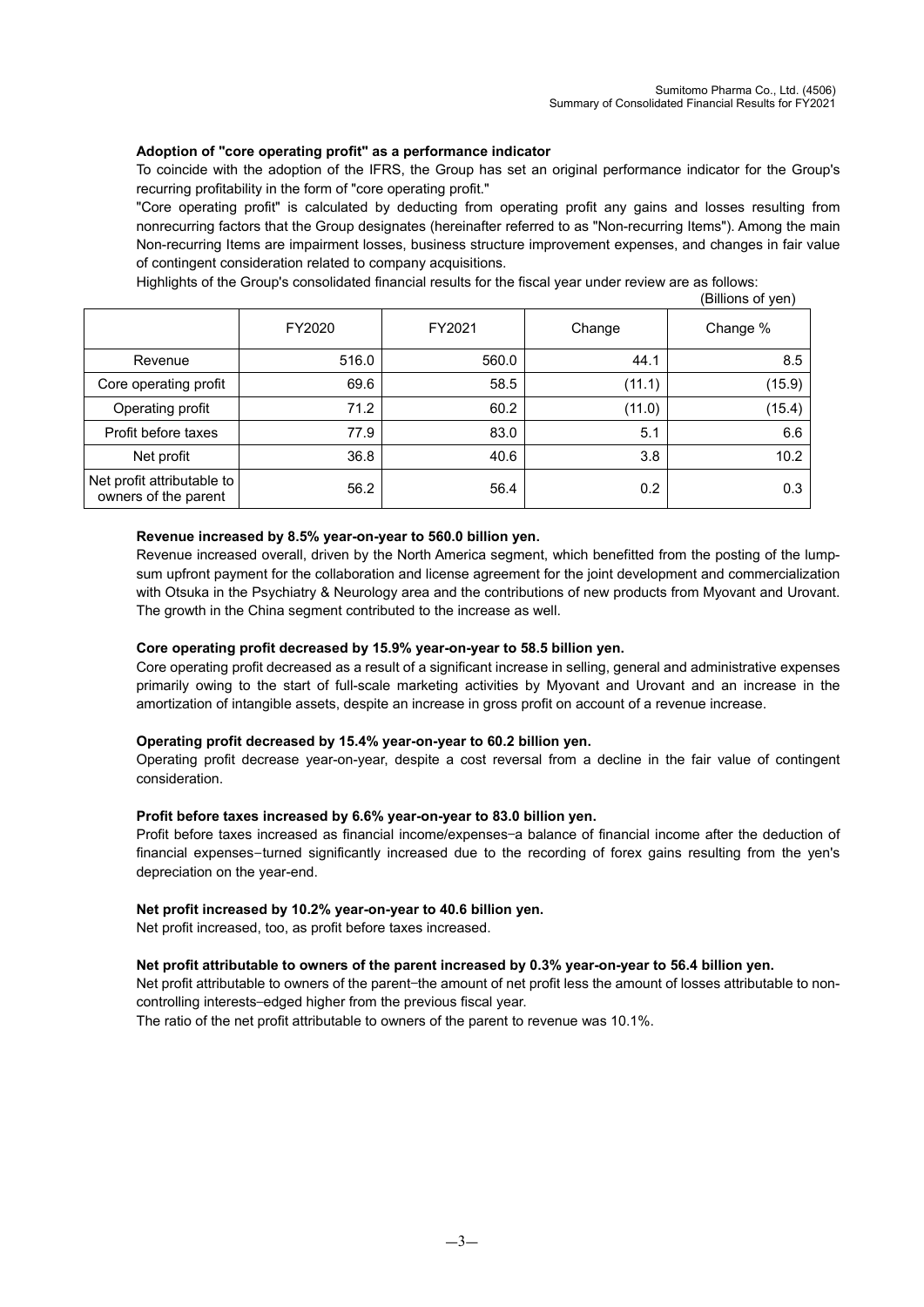#### ② Status of each business segment

## **Adoption of "core segment profit" as a performance indicator for each segment**

To coincide with the adoption of the IFRS, for segment performance, the Group has set an original performance indicator for each segment's recurring profitability in the form of "core segment profit."

"Core segment profit" is each segment profit calculated by deducting from "core operating profit" any items such as R&D expenses and gains and losses on business transfers, which are managed globally and thus cannot be allocated to individual segments.

#### **[Japan segment]**

#### **Revenue decreased by 1.7% year-on-year to 149.9 billion yen.**

Revenue showed a decrease primarily owing to the impact of the National Health Insurance (NHI) drug price revisions and the declines in sales of long-listed drugs, while sales of LATUDA® showed steady growth after it was launched in the previous fiscal year.

#### **Core segment profit decreased by 19.2% year-on-year to 19.6 billion yen.**

This decrease is attributable to a decline in gross profit and an increase in selling, general and administrative expenses primarily owing to sales-related expenses for TWYMEEG®, which was launched in the fiscal year under review.

#### **[North America segment]**

#### **Revenue increased by 13.6% year-on-year to 319.8 billion yen.**

Revenue showed an increase as factors for revenue growth, including the recording of the lump-sum upfront payment for the license agreement for joint development and commercialization with Otsuka, additional sales from ORGOVYX®, MYFEMBREE®, and GEMTESA®, and revenue recognition arising from an agreement with Pfizer concerning joint development and marketing, more than offset negative factors such as declines in sales of drugs such as LATUDA® and BROVANA® (therapeutic agent for chronic obstructive pulmonary disease [COPD]), the latter of which saw its exclusive marketing period expire.

#### **Core segment profit decreased by 9.8% year-on-year to 105.4 billion yen.**

This decrease is attributable to the increase in selling, general and administrative expenses due primarily to the start of full-scale marketing activities by Myovant and Urovant and an increase in the amortization of intangible assets, despite an increase in gross profit on account of a revenue increase.

#### **[China segment]**

**Revenue increased by 37.6% year-on-year to 38.3 billion yen.**

Revenue showed an increase as a result of an increase in sales of MEROPEN®.

#### **Core segment profit increased by 48.0% year-on-year to 19.6 billion yen.**

This increase is attributable to the rise in gross profit on account of a revenue increase.

#### **[Other Regions segment]**

**Revenue decreased by 29.3% year-on-year to 12.2 billion yen.**

Revenue showed a decrease as sales declined for exports and others.

**Core segment profit decreased by 62.6% year-on-year to 3.3 billion yen.**

This decrease is largely attributable to the decline in revenue

In addition to the above reportable segments, the Group is also engaged in sales of food ingredients, food additives, materials for chemical products, veterinary drugs, and other product lines, which together generated revenue of 39.9 billion yen (up by 8.0% year-on-year) and core segment profit of 3.5 billion yen (down by 2.2% year-on-year).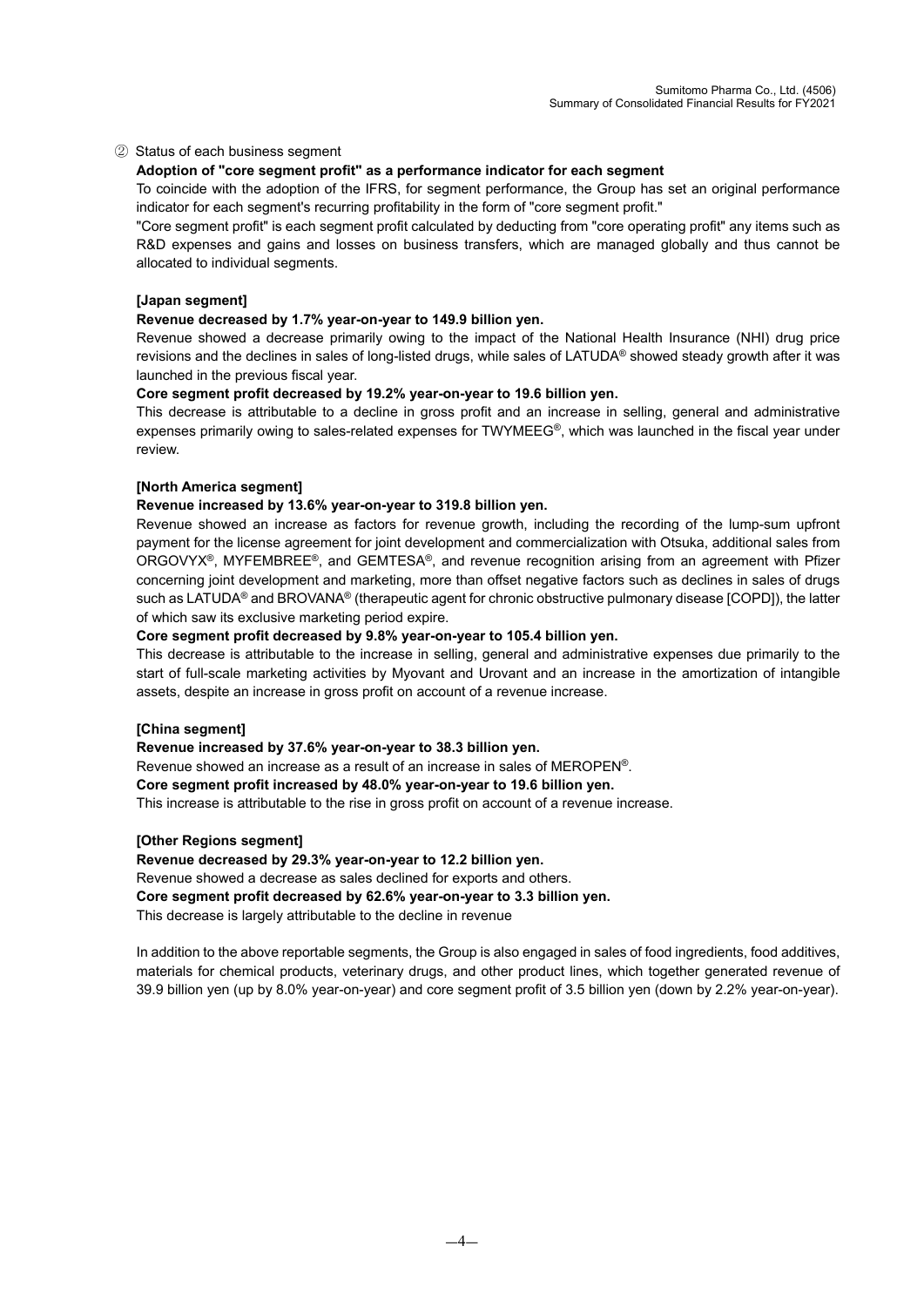#### ③ Status of research and development activities

The Group has been committed to the research and development of drugs by taking every available opportunity to incorporate cutting-edge technologies through a combination of in-house research, technology in-licensing, and joint research with venture companies and academic institutions. The Group aims to continually discover exceptional pharmaceutical products in its focus areas of Psychiatry & Neurology, Oncology, and Regenerative Medicine & Cell Therapy. In order to contribute to global health, the Group is also working on tackling infectious diseases. Furthermore, with the aim of providing new solutions to social issues in the realm of healthcare outside of pharmaceuticals, we are currently busy preparing for the launch of frontier businesses on a full scale.

#### **[Psychiatry and Neurology]**

In the Psychiatry & Neurology area, we are promoting competitive drug discovery research based on our proprietary drug discovery platforms established by continuously incorporating cutting-edge technologies. For psychiatric disorders, including schizophrenia, depression, and psychiatric symptoms related to neurological disorders, we aim to create innovative therapeutic agents that meet unmet medical needs through drug discovery based on neural circuit pathology, whereas for neurological disorders, including dementia, Parkinson's disease, and rare diseases, we seek to develop drugs for radical treatment of neurodegenerative diseases and other indications through drug discovery based on molecular pathological mechanisms. Every effort is being made to raise the success rate of research and development by applying the wealth of knowledge gained from clinical data of our products and development candidates, to translational research and by selecting appropriate drug discovery targets and biomarkers through the use of big data, such as genome information, brain waves, and imaging data.

In FY2017, we introduced a new Research Project System, under which researchers who have devised project themes take the lead in their projects up to the initial clinical development stage as a general rule. In FY2021, the System yielded appreciable results, including the advancement of two products into clinical studies and many candidate drugs into the preclinical phase. Going forward, we will make the most of this System to push ahead with research and development.

In the development stages, the Company is working closely with its U.S. subsidiaries under the global clinical development framework to expedite the receipt of approvals from regulatory authorities by efficiently promoting clinical development according to strategic development planning.

The progress statuses of key development projects during the fiscal year under review are as follows:

- i. ulotaront (product code: SEP-363856)
	- For schizophrenia, the Phase 3 clinical study in the U.S. and Phase 2/3 clinical studies in Japan and China were pursued.
- ⅱ. SEP-4199
- In the U.S. and Japan, Phase 3 clinical studies for bipolar I depression have commenced.
- iii. Phase 1 clinical studies for two new products have commenced.

#### **[Oncology]**

The Group has created multiple distinctive development pipelines as we gained a diverse array of knowledge to fortify drug discovery through our research and development efforts thus far. We will leverage these unique pipelines to continue focusing on research and development of drugs in the Oncology area, where unmet medical needs are high.

For drug discovery, we will aim to create innovative new drugs as we enhance our competitive edge by exploring new modalities with our proprietary technologies and conducting joint research with universities and research institutions.

In the development stage, we will seek to improve the success rate and obtain early approval for several products in our development pipeline that are under initial clinical evaluations by, for example, carefully assessing data in short-term, small-scale studies to identify cancer types optimally treated by them and determine the value of such products.

The progress statuses of key development projects during the fiscal year under review are as follows:

- ⅰ. DSP-7888 (generic name: adegramotide/nelatimotide)
- Phase 3 clinical studies of this product in patients with recurrent or progressive glioblastoma in the U.S. and Japan were terminated following their interim analysis after determining there is a low probability of meeting the primary endpoint at the final analysis.
- ⅱ. Phase 1 clinical study for one new product has commenced.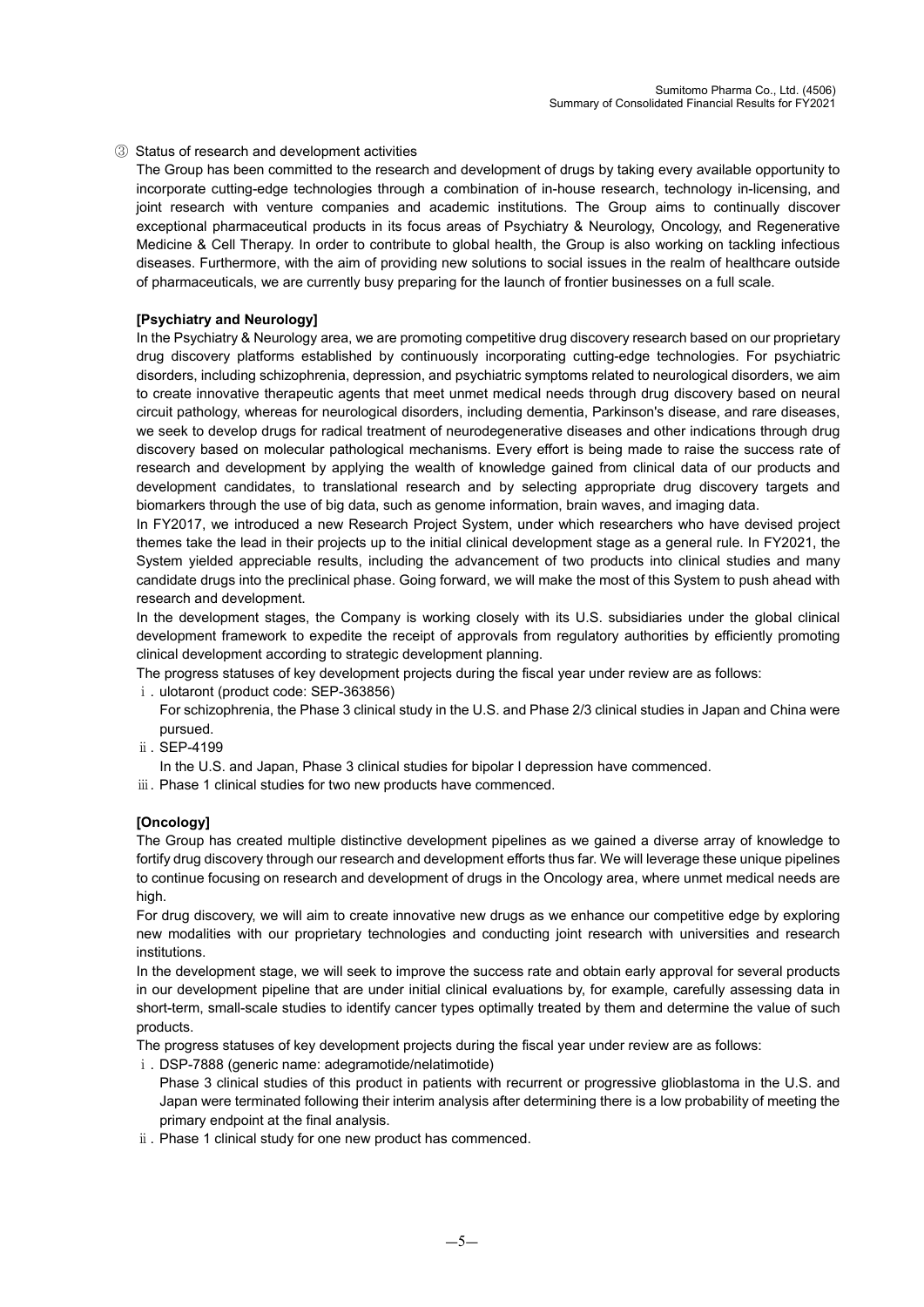## **[Regenerative Medicine & Cell Therapy]**

In the Regenerative Medicine & Cell Therapy field, we are promoting multiple research and development projects with a view toward early commercialization of our pipeline assets by developing a unique growth model wherein we pursue advanced industrialization/manufacturing technologies and state-of-the-art science through open innovation technology. While steadily advancing projects in the Neurology and Ophthalmology areas, we are setting our sights on global opportunities in Japan, the U.S., and other Asian countries, plotting a trajectory for the development of next-generation regenerative medicine, including organ regeneration. Our current target is to have these projects start contributing to earnings mainly in Japan and the U.S. during the period of the Next Mid-term Business Plan (FY2023-2027, hereinafter, the "Next MTBP").

The progress statuses of key development projects during the fiscal year under review are as follows:

- ⅰ. RETHYMIC® (product code: RVT-802)
- In the U.S., approval was obtained for its use in the treatment of pediatric congenital athymia in October 2021. ⅱ. Allogeneic iPS cell-derived dopamine neural progenitors
- Transplantation has been completed for all seven cases of the investigator-initiated clinical study for Parkinson's disease, which is being conducted at Kyoto University.
- ⅲ. Allogeneic iPS cell-derived photoreceptors In the clinical studies for retinitis pigmentosa being conducted at Kobe City Eye Hospital, it was confirmed that our photoreceptors were engrafted one year after they were transplanted in both of the two cases there.

## **[Infectious Diseases]**

In a bid to contribute to global health and precautions against future pandemics by way of, for example, promoting joint research for the treatment of antimicrobial resistance (AMR), malaria vaccines, and a universal influenza vaccine, we will remain committed to ongoing research and development projects, which we hope to commercialize during the Next MTBP period.

The progress statuses of key development projects during the fiscal year under review are as follows:

- ⅰ. lefamulin
	- In China, an NDA was submitted for community-acquired bacterial pneumonia in October 2021.
- ⅱ. Drugs for treatments for antimicrobial-resistant bacterial infections

Phase 1 clinical studies of KSP-1007, which was developed as a treatment for carbapenem-resistant bacterial infections through joint research with The Kitasato Institute, have commenced in the U.S. Covered by the Japan Agency for Medical Research and Development (AMED)'s Cyclic Innovation for Clinical Empowerment (CiCLE), this research and development project uses commissioned research and development funding from AMED.

ⅲ. Malaria vaccines

A joint research project with Ehime University, European Vaccine Initiative (EVI), and Instituto de Biologia Experimental e Tecnológica (iBET) for a malaria disease prevention vaccine was advanced, as were projects with Ehime University and PATH of the U.S. for a malaria transmission-blocking vaccine and a malaria preerythrocytic vaccine. These three projects have been awarded a grant from the Global Health Innovative Technology Fund (GHIT Fund).

ⅳ. Universal influenza vaccine

For a joint research project with the National Institutes of Biomedical Innovation, Health and Nutrition, preclinical studies were promoted. This research and development project is covered by the AMED's CiCLE, and uses commissioned research and development funding from AMED.

#### **[Others]**

In Other areas, the Group is moving forward with the development of value-oriented, best-in-class pharmaceutical products, in a bid to sustain the Group's business growth after the expiration of the exclusive marketing period for LATUDA<sup>®</sup> in the U.S. We will steadily proceed with such projects as a Phase 2 clinical study on rodatristat ethyl for the treatment of pulmonary arterial hypertension (PAH) and a Phase 3 clinical study on GEMTESA® for the treatment of overactive bladder in men with benign prostatic hyperplasia.

The progress statuses of key development projects during the fiscal year under review are as follows: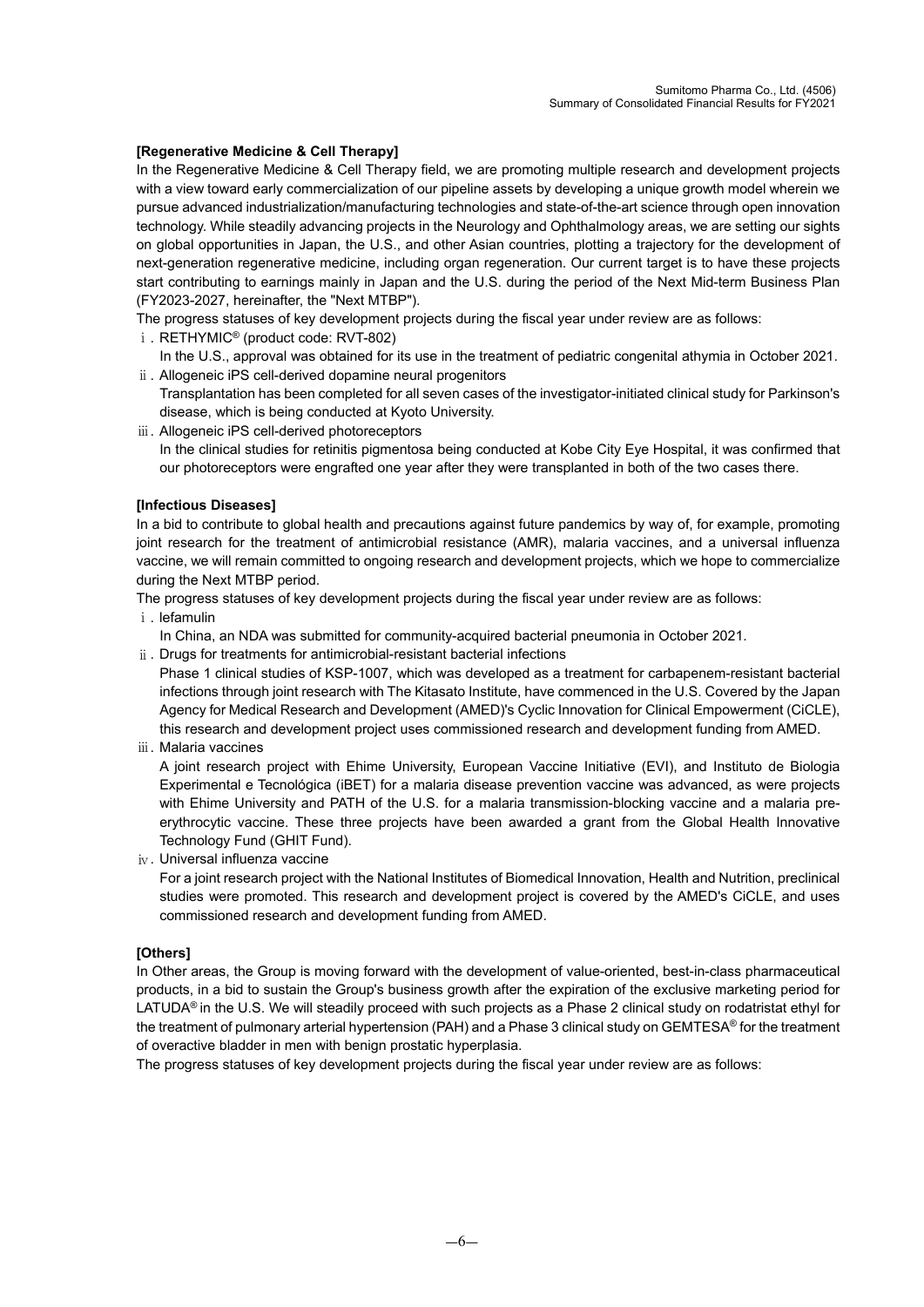i. Relugolix combination tablet

In May 2021, approval was obtained in the U.S. for its use in the treatment of heavy menstrual bleeding associated with uterine fibroids (brand name: MYFEMBREE®). A supplemental New Drug Application (sNDA) for an additional indication of the management of moderate to severe pain associated with endometriosis was submitted in July 2021 and was accepted in September 2021.

In Europe, approval was obtained for the treatment of moderate to severe symptoms of uterine fibroids in July 2021 (brand name: RYEQO®).

ⅱ. TWYMEEG® (generic name: imeglimin hydrochloride) In Japan, approval was obtained for the treatment of type 2 diabetes in June 2021.

## **[Frontier business]**

In a bid to create synergies with our pharmaceuticals business, we will focus on the areas of mental resilience (preventing deterioration of neuropsychiatric disorders by detecting the signs at an early stage) and active aging (improving, maintaining, and enhancing the health of the elderly from their state of mind). By developing our business foundations, which include core technologies (information, engineering, or otherwise) and networks (alliances, venture capital investment, etc.), we are planning to establish these emerging areas as our future growth engines during the Next MTBP period.

The progress during the fiscal year under review are as follows:

- i. In October 2021, an agreement was signed with BehaVR, Inc. concerning joint development and commercialization alliance of virtual reality (VR) content to treat social anxiety, generalized anxiety disorder, and major depressive disorder.
- ⅱ. In Japan, joint development of a mobile app for the management of type 2 diabetes (product code: SMC-01) with Save Medical Corporation was terminated following its Phase 3 clinical study, in which the primary endpoint was not met.
- ⅲ. Research and development of existing projects, including neurorehabilitation devices for hands/fingers, digital devices for relieving behavioral and psychological symptoms of dementia, and VR content for mental health, were promoted in cooperation with respective partners.

As a result of the research and development activities mentioned above, R&D expenses for the fiscal year under review amounted to 94.9 billion yen (down by 28.5% year-on-year). Please note that if the impairment losses of 0.9 billion yen reported during the fiscal year under review were excluded, R&D expenses were 94.0 billion yen (down by 3.2% year-on-year) on the core basis. The Group manages its R&D expenses globally and so does not allocate such expenses to individual segments.

#### **(2) Analysis of Financial Condition**

Non-current assets decreased by 39.8 billion yen from the previous fiscal year-end, primarily owing to a decrease in other financial assets that mainly resulted from fluctuations in the valuation of securities.

Current assets increased by 39.7 billion yen from the previous fiscal year-end, primarily owing to increases in trade and other receivables and cash and cash equivalents.

As a result, total assets amounted to 1,308.0 billion yen, which is almost flat from the previous fiscal year-end.

Liabilities decreased by 25.5 billion yen from the previous fiscal year-end to 634.4 billion yen as a result of declines in trade and other payables and income taxes payable, despite an increase in provisions. Bonds and borrowings totaled 269.0 billion yen, down by 4.8 billion yen from the previous fiscal year-end.

Equity attributable to owners of the parent increased by 27.3 billion yen from the previous fiscal year-end to 607.9 billion yen as retained earnings and other components of equity increased. Non-controlling interests decreased by 1.9 billion yen from the previous fiscal year-end.

As a result, total equity increased by 25.4 billion yen from the previous fiscal year-end to 673.6 billion yen.

The ratio of equity attributable to owners of the parent to total assets as of the end of the fiscal year under review was 46.5%.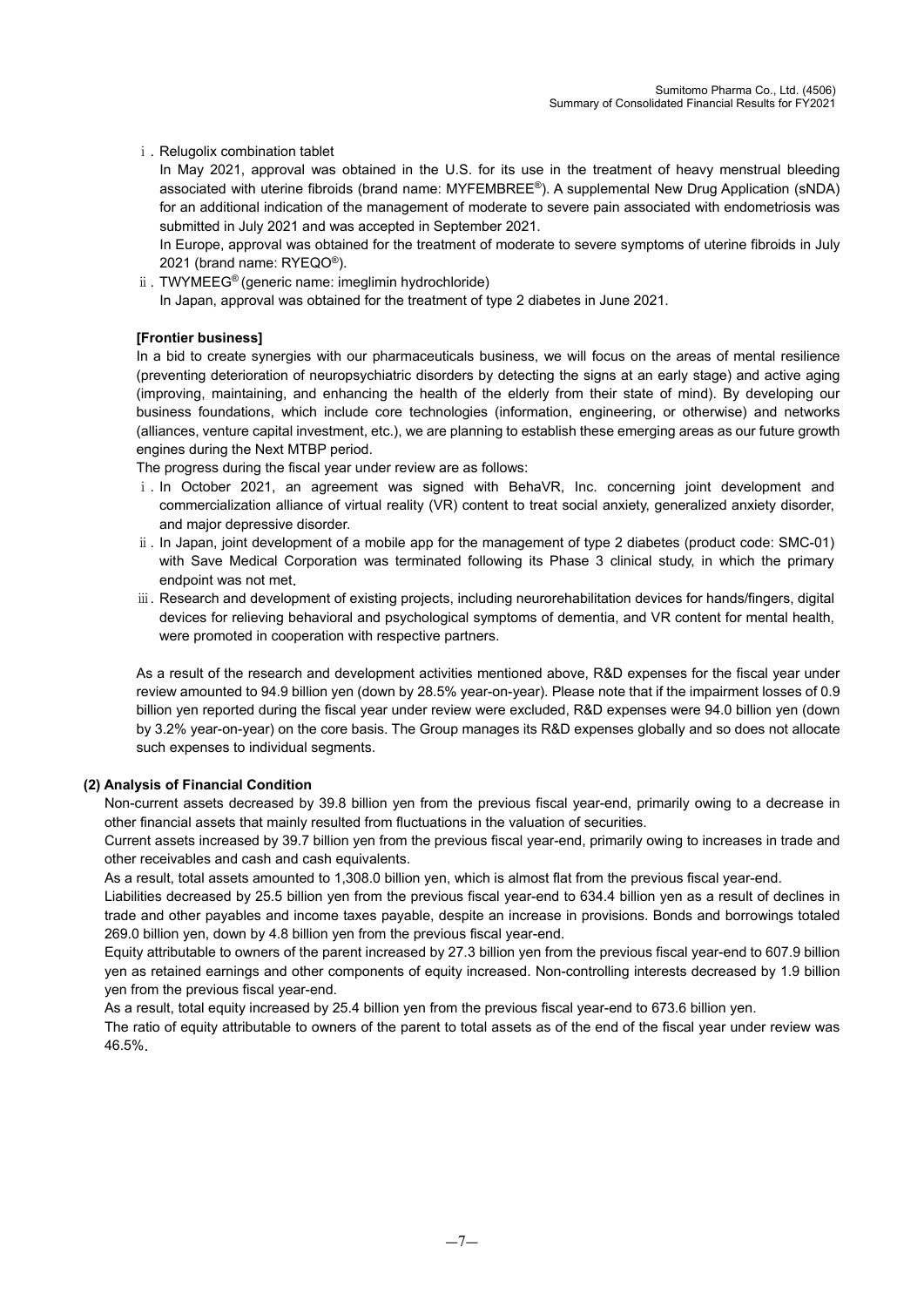## **(3) Analysis of Cash Flows**

Cash flows provided by operating activities amounted to 31.2 billion yen, a decrease of 104.4 billion yen year-on-year, primarily owing to declines in trade and other payables and other financial liabilities, as well as a decrease in unearned revenue, despite an increase in profit before taxes.

Cash flows used in investing activities amounted to 18.3 billion yen, as payments for purchase of investments and purchase of property, plant and equipment surpassed proceeds from sales of investment securities. This represents a decrease in proceeds of 27.2 billion yen from the previous fiscal year, as the Company recorded an increase in cash as a result of the sale of its former Ibaraki Plant in the previous fiscal year.

Cash flows used in financial activities amounted to 21.4 billion yen. This represents a decrease in payments of 35.8 billion yen from the previous fiscal year, owing to repayment of the short-term borrowings as a result of refinancing loans with long-term borrowings and financing by issuing bonds and a decrease in payments for acquisition of interests in a subsidiary from non-controlling interests in the fiscal year under review.

As a result of the above, the balance of cash and cash equivalents as of March 31, 2022 was 203.0 billion yen, which represents an increase of 9.3 billion yen from the previous fiscal year-end.

|                                                    |                    |                      |        | (Billions of yen) |
|----------------------------------------------------|--------------------|----------------------|--------|-------------------|
|                                                    | FY 2021<br>Results | FY 2022<br>Forecasts | Change | Change %          |
| Revenue                                            | 560.0              | 550.0                | (10.0) | (1.8)             |
| Core operating profit                              | 58.5               | 30.0                 | (28.5) | (48.7)            |
| Operating profit                                   | 60.2               | 24.0                 | (36.2) | (60.2)            |
| Net profit attributable to<br>owners of the parent | 56.4               | 22.0                 | (34.4) | (61.0)            |

### **(4) Forecasts for the Year Ending March 31, 2022**

< Revenue >

In Japan, revenue is forecasted to decrease as the impacts of the NHI drug price revisions, the discontinuation of marketing for REPLAGAL®, and declines in sales of long-listed products may not be offset by our efforts to expand sales of LATUDA<sup>®</sup>, TWYMEEG<sup>®</sup>, and other new products.

In North America, although we will continue focusing on the sales expansion of ORGOVYX®, MYFEMBREE®, GEMTESA<sup>®</sup>, and other new products, primarily owing to the expiration of the exclusive marketing periods of LATUDA<sup>®</sup> and BROVANA® and the recording of the lump-sum upfront payment following the conclusion of the collaboration with Otsuka Pharmaceutical during the fiscal year under review, revenue is forecasted to decrease on a dollar basis. On a yen basis, however, revenue is forecasted to increase partly because of the ongoing depreciation of the currency. Overall, consolidated revenue is expected to decrease by 10.0 billion yen year-on-year to 550.0 billion yen.

### < Profit >

Gross profit is forecasted to decline by a larger margin than the decline in sales due to a decrease in revenue and changes in our product mix. Selling, general and administrative expenses are expected to increase due to the yen's depreciation, as well as an increase in expenses which will result from greater efforts to market new products in North America. Although we expect other income mainly from the sale of FDA's priority review voucher (PRV), both core operating profit and operating profit are forecasted to decrease by 28.5 billion yen to 30.0 billion yen and by 36.2 billion yen to 24.0 billion yen year-on-year, respectively. Partly because we recorded a large sum of forex gains during the fiscal year under review, net profit attributable to owners of the parent for the fiscal year ending March 31, 2023 is forecasted to decrease by 34.4 billion yen year-on-year to 22.0 billion yen.

< Prior condition >

Foreign currency exchange rates used for the forecasts are: 1 USD = 125.0 JPY (112.4 JPY in the fiscal year under review) and 1 RMB = 19.5 JPY (17.5 JPY in the fiscal year under review).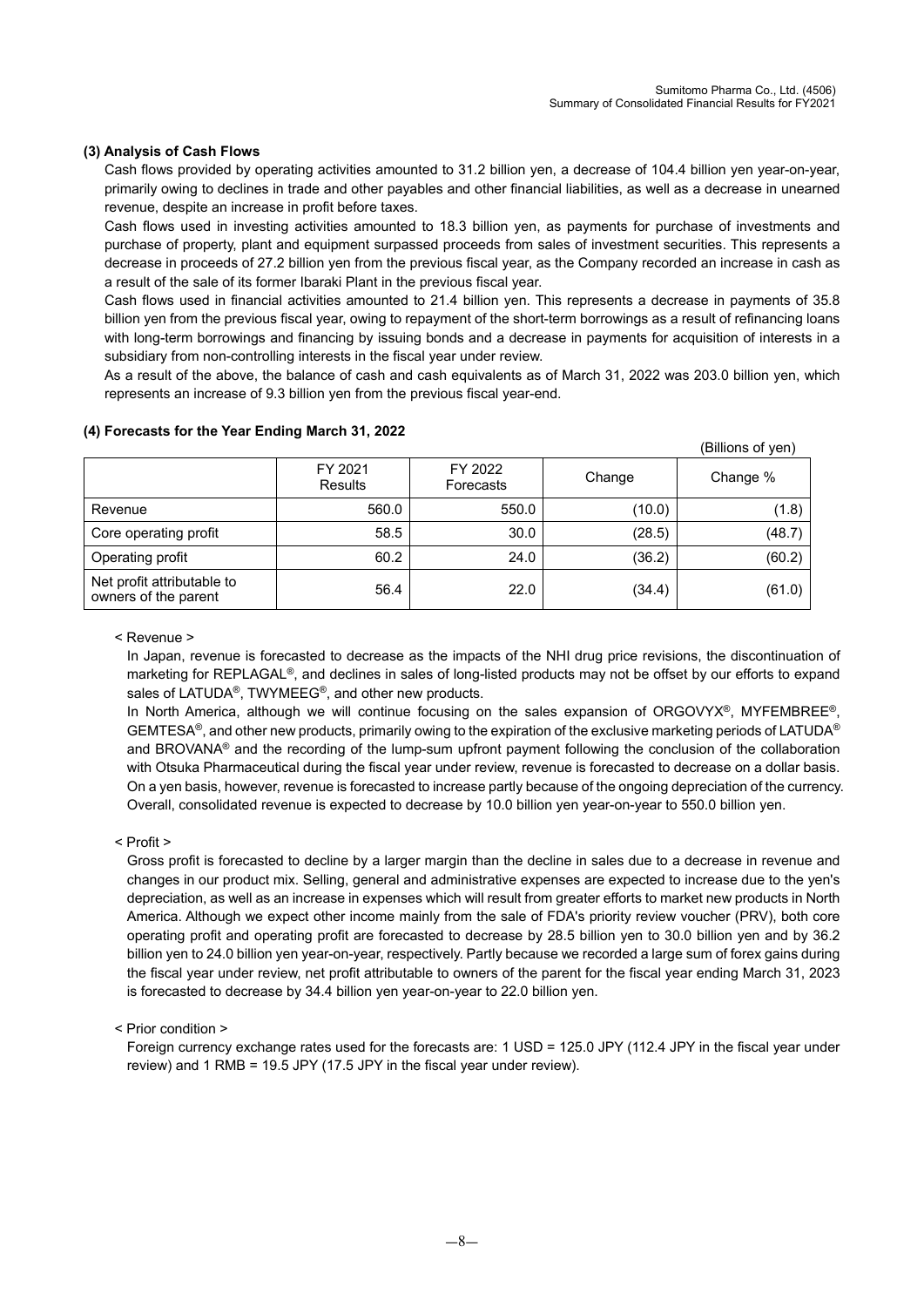#### **(5) Fundamental Profit and Dividend Distribution Policy for the Current Term and the Next Term**

The allocation of the Company's profits in a customarily appropriate manner to its shareholders is one of the Company's fundamental management policies.

The Company's basic policy is to make dividend payments from retained earnings twice each year, which includes an interim dividend determined by the Company's Board of Directors and a year-end dividend determined by the general meeting of shareholders.

The Company believes it important to distribute surpluses in an appropriate manner reflecting any improvement in its performance. Accordingly, a performance-linked dividend hike will be considered in addition to consistent dividend payments. In its continuous effort to further increase its corporate value, the Company remains committed to establishing a solid management base and a strong financial position, while making proactive investments for sustainable business growth. In the Mid-term Business Plan covering the period from fiscal 2018 through 2022, the Company aims for a fiveyear average dividend payout ratio of 20% or higher.

During the fiscal year under review, the Company reported core operating profit of 58.5 billion yen and net profit attributable to owners of the parent of 56.4 billion yen.

Given the dividend policy and earnings results of the fiscal year under review, the Company plans to pay a year-end dividend of 14 yen per share, resulting in an annual dividend of 28 yen per share on a full-year basis.

The Company expects a decrease in profit for the fiscal year ending March 31, 2023 compared with the fiscal year under review. Given the importance of maintaining a stable dividend payment, however, the Company plans to pay an annual dividend of 28 yen per share, which comprises an interim dividend of 14 yen per share and a year-end dividend of another 14 yen per share.

## **2. Basic policy for application of accounting standard**

Starting from the fiscal year ended March 31, 2018 (FY2017), the Group has adopted IFRS for preparing its consolidated financial statements with a view toward improving the international comparability of its financial statements in the capital markets and improving business management within the Group by standardizing accounting treatment.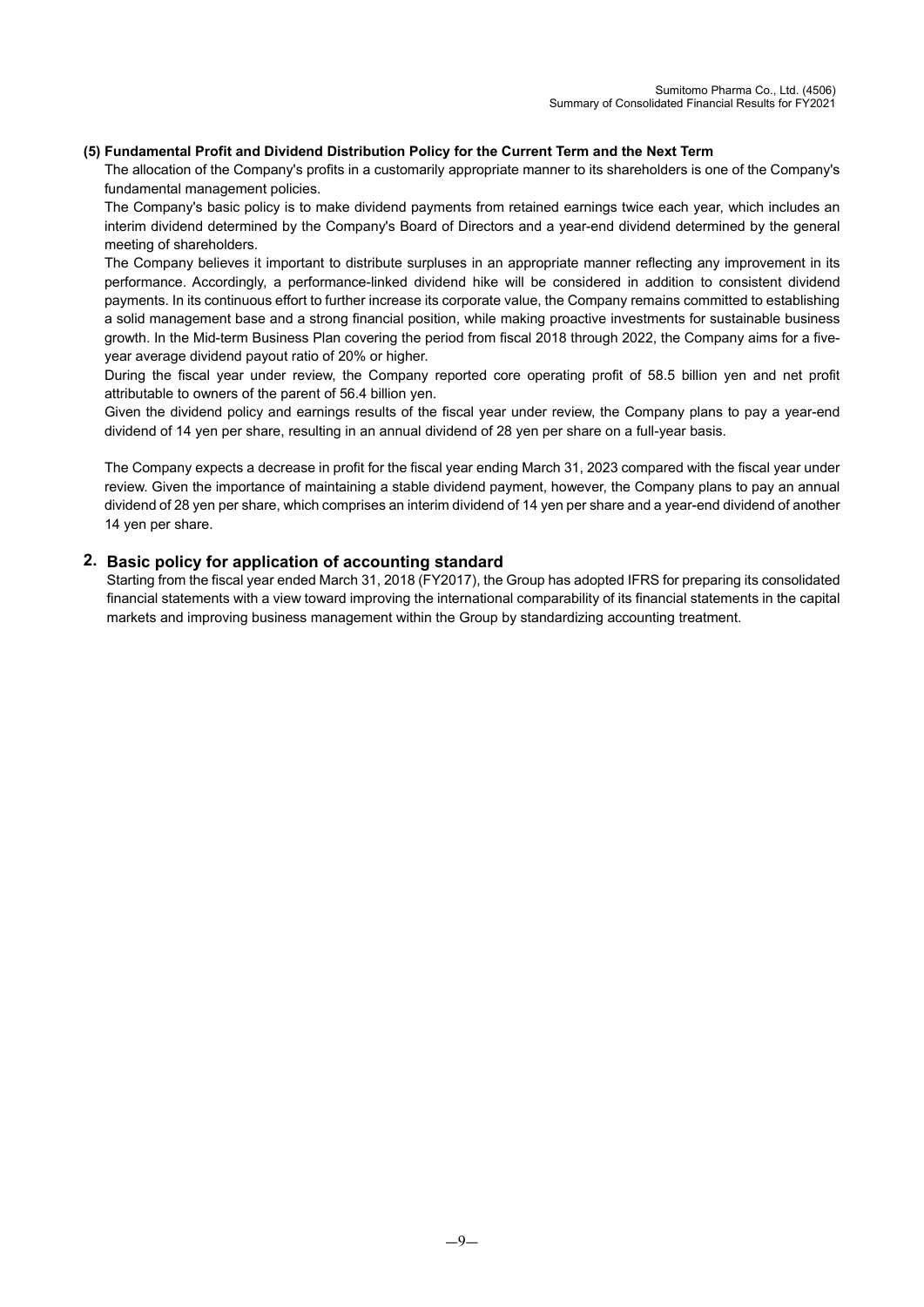## **3. Consolidated Financial Statements**

# **(1) Consolidated Statement of Profit or Loss and Consolidated Statement of Comprehensive Income**

#### **Consolidated Statement of Profit or Loss**

|                                              |                              | (Millions of yen)            |
|----------------------------------------------|------------------------------|------------------------------|
|                                              | Year ended<br>March 31, 2021 | Year ended<br>March 31, 2022 |
| Revenue                                      | 515,952                      | 560,035                      |
| Cost of sales                                | 137,773                      | 157,127                      |
| Gross profit                                 | 378,179                      | 402,908                      |
| Selling, general and administrative expenses | 190,373                      | 249,081                      |
| Research and development expenses            | 132,682                      | 94,903                       |
| Other income                                 | 17,662                       | 2,406                        |
| Other expenses                               | 1,562                        | 1,096                        |
| Operating profit                             | 71,224                       | 60,234                       |
| Finance income                               | 9,213                        | 25,777                       |
| Finance costs                                | 2,586                        | 3,050                        |
| Profit before taxes                          | 77,851                       | 82,961                       |
| Income tax expenses                          | 41,022                       | 42,361                       |
| Net profit                                   | 36,829                       | 40,600                       |
| Net profit attributable to:                  |                              |                              |
| Owners of the parent                         | 56,219                       | 56,413                       |
| Non-controlling interests                    | (19, 390)                    | (15, 813)                    |
| Net profit total                             | 36,829                       | 40,600                       |
| Earnings per share (yen)                     |                              |                              |
| Basic earnings per share                     | 141.50                       | 141.99                       |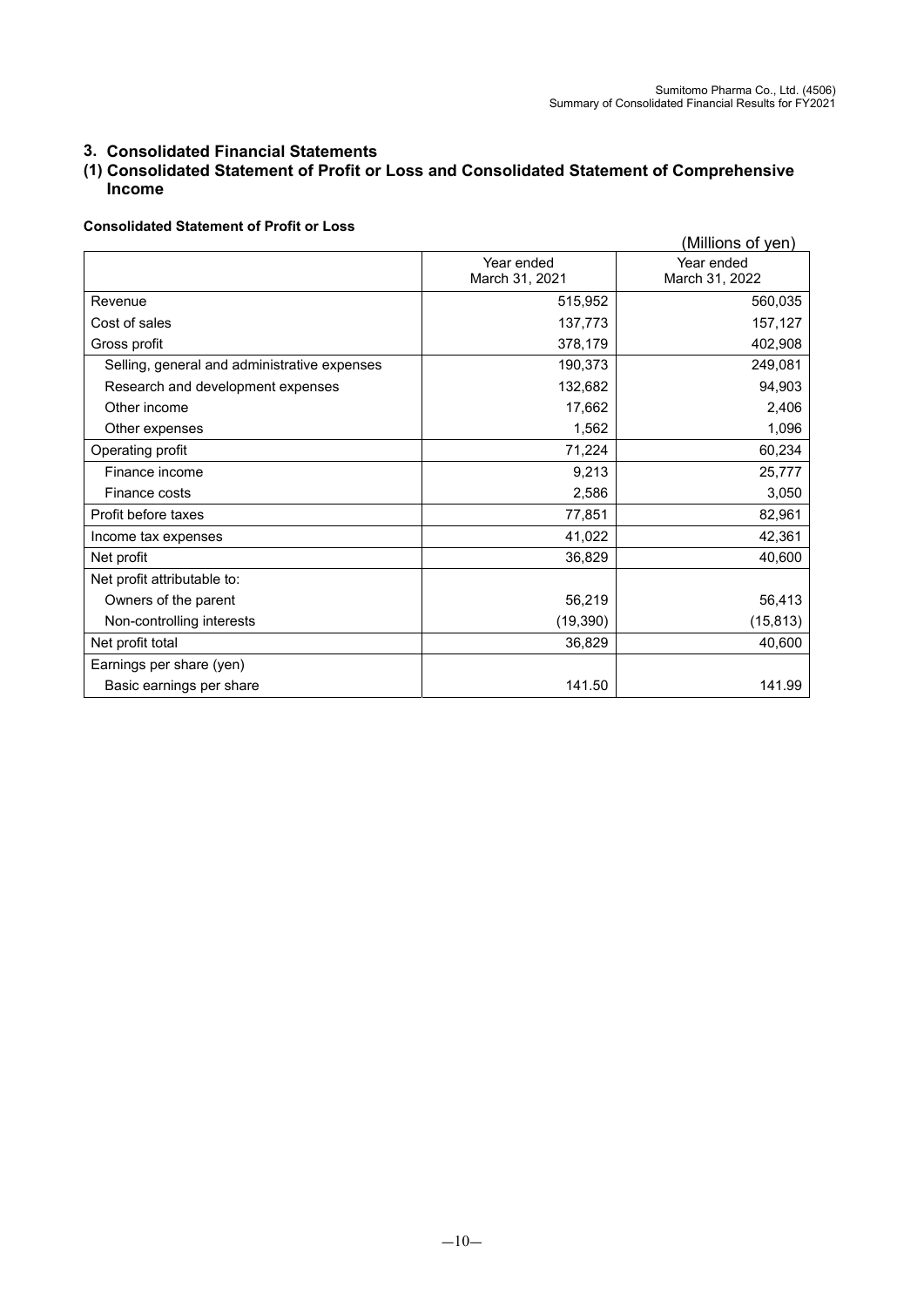## **Consolidated Statement of Comprehensive Income**

| Consolidated Statement of Comprehensive income                                                                                                                               |                              | (Millions of yen)            |
|------------------------------------------------------------------------------------------------------------------------------------------------------------------------------|------------------------------|------------------------------|
|                                                                                                                                                                              | Year ended<br>March 31, 2021 | Year ended<br>March 31, 2022 |
| Net profit                                                                                                                                                                   | 36,829                       | 40,600                       |
| Other comprehensive income                                                                                                                                                   |                              |                              |
| Items that will not be reclassified to profit or loss:<br>Net gain (loss) on revaluation of financial assets<br>measured at fair value through other<br>comprehensive income | (7,621)                      | (56, 800)                    |
| Remeasurements of defined benefit plans<br>Items that may be reclassified subsequently to profit                                                                             | 6,330                        | 2,307                        |
| or loss:<br>Exchange differences on translation of foreign<br>operations                                                                                                     | 5,367                        | 42,004                       |
| Cash flow hedges                                                                                                                                                             | 102                          | 50                           |
| Total other comprehensive income                                                                                                                                             | 4,178                        | (12,439)                     |
| Total comprehensive income                                                                                                                                                   | 41,007                       | 28,161                       |
| Total comprehensive income attributable to:                                                                                                                                  |                              |                              |
| Owners of the parent                                                                                                                                                         | 61,008                       | 37,574                       |
| Non-controlling interests                                                                                                                                                    | (20,001)                     | (9, 413)                     |
| Total comprehensive income                                                                                                                                                   | 41,007                       | 28,161                       |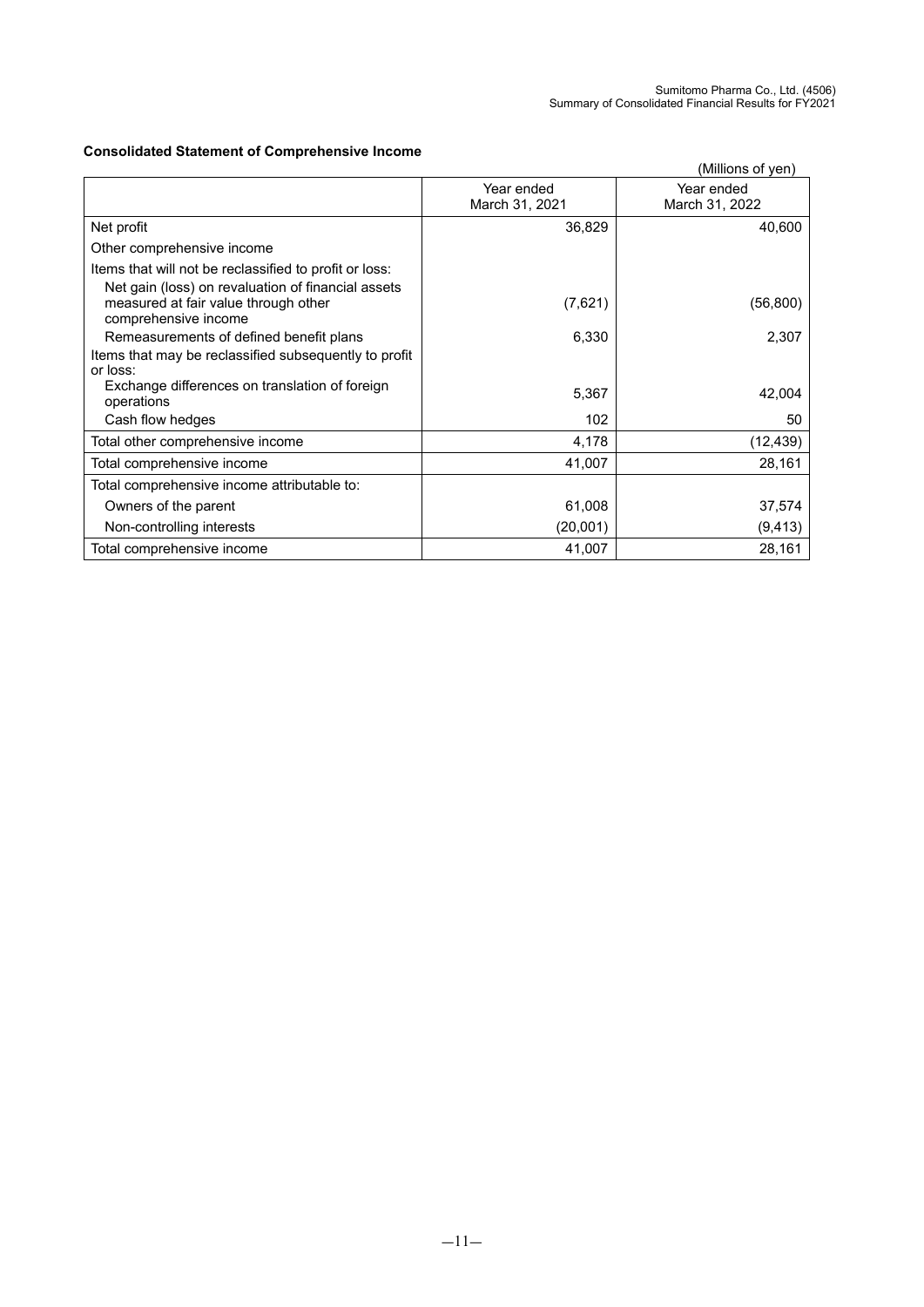# **(2) Consolidated Statement of Financial Position**

|                               |                | (Millions of yen) |
|-------------------------------|----------------|-------------------|
|                               | As of          | As of             |
|                               | March 31, 2021 | March 31, 2022    |
| Assets                        |                |                   |
| Non-current assets            |                |                   |
| Property, plant and equipment | 64,966         | 64,091            |
| Goodwill                      | 176,492        | 195,144           |
| Intangible assets             | 383,406        | 398,692           |
| Other financial assets        | 193,035        | 115,844           |
| Income taxes receivable       | 6,726          | 5,538             |
| Other non-current assets      | 3,516          | 6,527             |
| Deferred tax assets           | 20,191         | 22,650            |
| Total non-current assets      | 848,332        | 808,486           |
| <b>Current assets</b>         |                |                   |
| Inventories                   | 92,215         | 99,021            |
| Trade and other receivables   | 135,866        | 151,407           |
| Other financial assets        | 29,480         | 35,596            |
| Income taxes receivable       | 194            | 93                |
| Other current assets          | 8,342          | 10,420            |
| Cash and cash equivalents     | 193,698        | 202,984           |
| Total current assets          | 459,795        | 499,521           |
| <b>Total assets</b>           | 1,308,127      | 1,308,007         |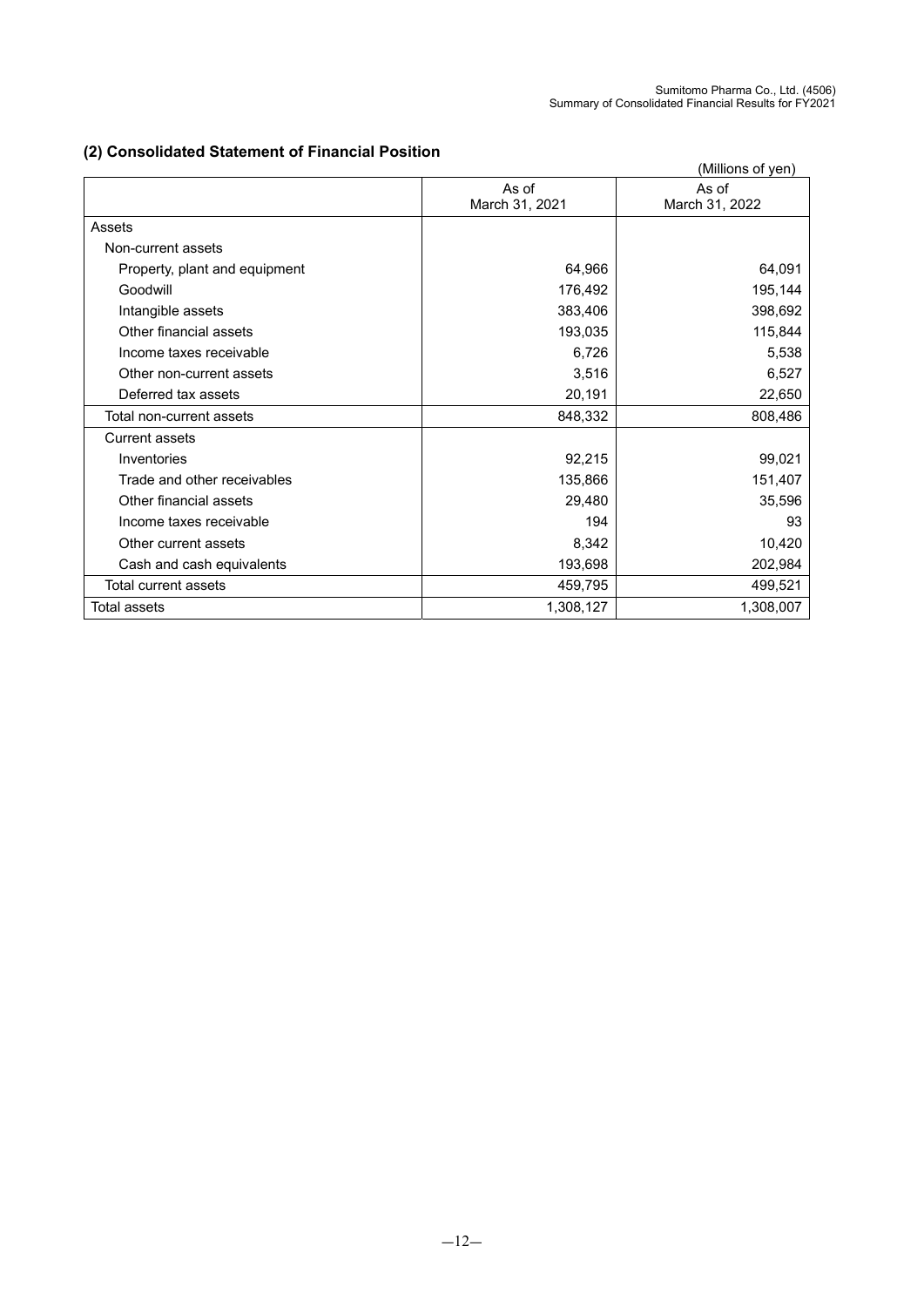Sumitomo Pharma Co., Ltd. (4506) Summary of Consolidated Financial Results for FY2021

| (Millions of ven) |  |
|-------------------|--|

|                                             |                         | (Millions of yen)       |
|---------------------------------------------|-------------------------|-------------------------|
|                                             | As of<br>March 31, 2021 | As of<br>March 31, 2022 |
| Liabilities and equity                      |                         |                         |
| Liabilities                                 |                         |                         |
| Non-current liabilities                     |                         |                         |
| Bonds and borrowings                        | 263,859                 | 243,963                 |
| Other financial liabilities                 | 21,404                  | 16,471                  |
| Retirement benefit liabilities              | 15,069                  | 11,461                  |
| Other non-current liabilities               | 53,046                  | 57,620                  |
| Deferred tax liabilities                    | 28,424                  | 26,550                  |
| Total non-current liabilities               | 381,802                 | 356,065                 |
| <b>Current liabilities</b>                  |                         |                         |
| <b>Borrowings</b>                           | 9,960                   | 25,085                  |
| Trade and other payables                    | 64,638                  | 46,183                  |
| Other financial liabilities                 | 23,341                  | 13,302                  |
| Income taxes payable                        | 24,511                  | 7,583                   |
| Provisions                                  | 99,851                  | 119,149                 |
| Other current liabilities                   | 55,846                  | 67,071                  |
| <b>Total current liabilities</b>            | 278,147                 | 278,373                 |
| <b>Total liabilities</b>                    | 659,949                 | 634,438                 |
| Equity                                      |                         |                         |
| Share capital                               | 22,400                  | 22,400                  |
| Capital surplus                             | 15,855                  | 16,725                  |
| Treasury shares                             | (679)                   | (681)                   |
| Retained earnings                           | 508,677                 | 514,210                 |
| Other components of equity                  | 34,317                  | 55,234                  |
| Equity attributable to owners of the parent | 580,570                 | 607,888                 |
| Non-controlling interests                   | 67,608                  | 65,681                  |
| Total equity                                | 648,178                 | 673,569                 |
| Total liabilities and equity                | 1,308,127               | 1,308,007               |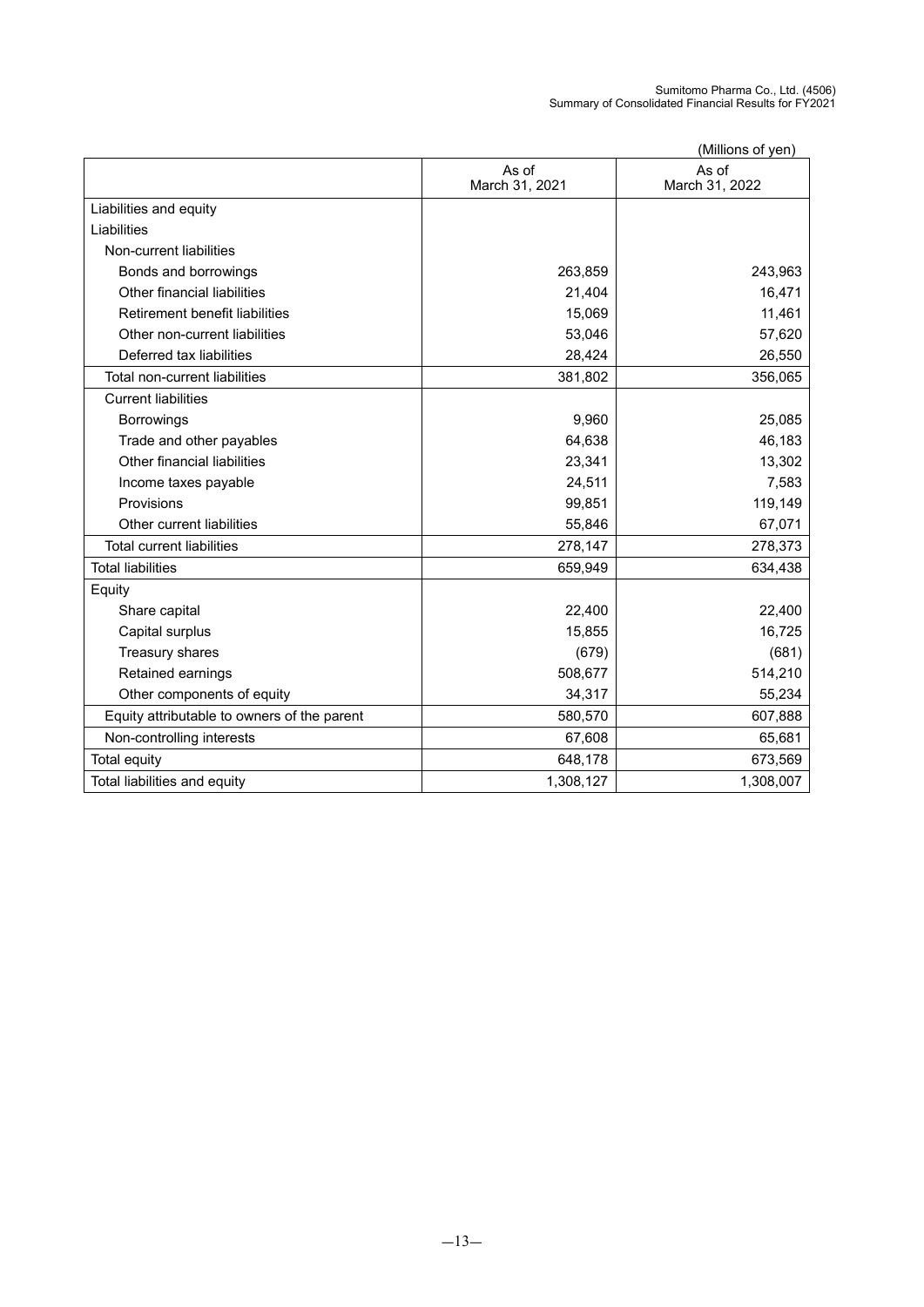# **(3) Consolidated Statement of Changes in Equity**

(Millions of yen)

|                                                                             | Equity attributable to owners of the parent |                          |                          |                          |                                                                                                                          |                                                           |
|-----------------------------------------------------------------------------|---------------------------------------------|--------------------------|--------------------------|--------------------------|--------------------------------------------------------------------------------------------------------------------------|-----------------------------------------------------------|
|                                                                             |                                             |                          |                          |                          | Other components of equity                                                                                               |                                                           |
|                                                                             | Share<br>capital                            | Capital<br>surplus       | Treasury<br>shares       | Retained<br>earnings     | Net gain (loss) on<br>revaluation of financial<br>assets measured at fair<br>value through other<br>comprehensive income | Remeasurements of<br>defined benefit liability<br>(asset) |
| Balance as of April 1, 2020                                                 | 22,400                                      | 17,837                   | (677)                    | 457,330                  | 46,118                                                                                                                   |                                                           |
| Net profit                                                                  |                                             | $\overline{\phantom{0}}$ | $\overline{\phantom{0}}$ | 56,219                   |                                                                                                                          |                                                           |
| Other comprehensive income                                                  | L.                                          |                          | $\overline{\phantom{0}}$ |                          | (7,621)                                                                                                                  | 6,330                                                     |
| Total comprehensive income                                                  | -                                           |                          | $\overline{\phantom{0}}$ | 56,219                   | (7,621)                                                                                                                  | 6,330                                                     |
| Purchase of treasury shares                                                 |                                             |                          | (2)                      |                          |                                                                                                                          |                                                           |
| <b>Dividends</b>                                                            | -                                           |                          | $\overline{\phantom{0}}$ | (11, 124)                |                                                                                                                          |                                                           |
| Transaction with<br>non-controlling interests                               |                                             | (1,982)                  |                          |                          |                                                                                                                          |                                                           |
| Reclassification from other<br>components of equity to<br>retained earnings |                                             |                          |                          | 6,252                    | 78                                                                                                                       | (6, 330)                                                  |
| Other increase / decrease                                                   |                                             |                          |                          |                          |                                                                                                                          |                                                           |
| Total transactions with owners                                              | $\overline{\phantom{0}}$                    | (1,982)                  | (2)                      | (4,872)                  | 78                                                                                                                       | (6, 330)                                                  |
| Balance as of March 31, 2021                                                | 22,400                                      | 15,855                   | (679)                    | 508,677                  | 38,575                                                                                                                   |                                                           |
| Net profit                                                                  | -                                           |                          |                          | 56,413                   |                                                                                                                          |                                                           |
| Other comprehensive income                                                  | $\overline{\phantom{0}}$                    | -                        | $\equiv$                 | $\overline{\phantom{0}}$ | (56, 800)                                                                                                                | 2,307                                                     |
| Total comprehensive income                                                  | -                                           |                          |                          | 56,413                   | (56, 800)                                                                                                                | 2,307                                                     |
| Purchase of treasury shares                                                 | -                                           |                          | (2)                      |                          |                                                                                                                          |                                                           |
| <b>Dividends</b>                                                            |                                             |                          | $\overline{\phantom{0}}$ | (11, 124)                |                                                                                                                          |                                                           |
| Transactions with<br>non-controlling interests                              |                                             | 870                      | $\overline{\phantom{0}}$ |                          |                                                                                                                          |                                                           |
| Reclassification from other<br>components of equity to<br>retained earnings |                                             |                          | $\overline{\phantom{0}}$ | (39, 756)                | 42,063                                                                                                                   | (2,307)                                                   |
| Other increase / decrease                                                   | $\overline{\phantom{0}}$                    | $\overline{\phantom{0}}$ | $\overline{\phantom{0}}$ |                          |                                                                                                                          |                                                           |
| Total transactions with owners                                              | $\overline{\phantom{0}}$                    | 870                      | (2)                      | (50, 880)                | 42,063                                                                                                                   | (2, 307)                                                  |
| Balance as of March 31, 2022                                                | 22,400                                      | 16,725                   | (681)                    | 514,210                  | 23,838                                                                                                                   |                                                           |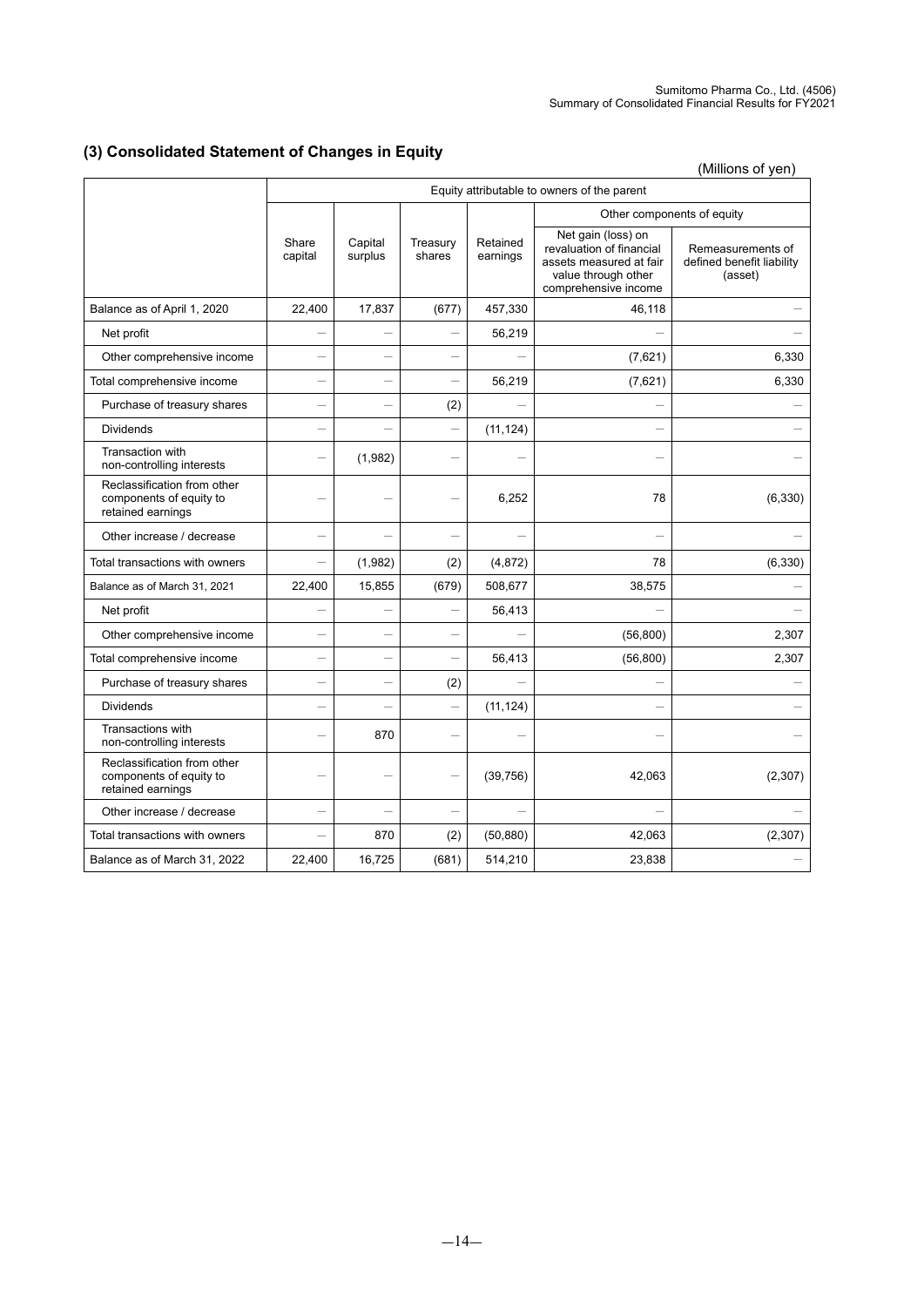#### Sumitomo Pharma Co., Ltd. (4506) Summary of Consolidated Financial Results for FY2021

|                                                                             |                                                                       |                                             |           |           |                              | , <sub>.</sub> <sub>.</sub> |
|-----------------------------------------------------------------------------|-----------------------------------------------------------------------|---------------------------------------------|-----------|-----------|------------------------------|-----------------------------|
|                                                                             |                                                                       | Equity attributable to owners of the parent |           |           |                              |                             |
|                                                                             |                                                                       | Other components of equity                  |           |           |                              |                             |
|                                                                             | Exchange<br>differences<br>on translation<br>of foreign<br>operations | Cash<br>flow<br>hedges                      | Total     | Total     | Non-controlling<br>interests | Total equity                |
| Balance as of April 1, 2020                                                 | (10, 309)                                                             | (29)                                        | 35,780    | 532,670   | 103,190                      | 635,860                     |
| Net profit                                                                  |                                                                       |                                             |           | 56,219    | (19, 390)                    | 36,829                      |
| Other comprehensive income                                                  | 5,978                                                                 | 102                                         | 4,789     | 4,789     | (611)                        | 4,178                       |
| Total comprehensive income                                                  | 5,978                                                                 | 102                                         | 4,789     | 61,008    | (20,001)                     | 41,007                      |
| Purchase of treasury shares                                                 |                                                                       |                                             |           | (2)       |                              | (2)                         |
| <b>Dividends</b>                                                            |                                                                       | -                                           |           | (11, 124) |                              | (11, 124)                   |
| Transaction with<br>non-controlling interests                               |                                                                       |                                             |           | (1,982)   | (15, 630)                    | (17, 612)                   |
| Reclassification from other<br>components of equity to<br>retained earnings |                                                                       |                                             | (6, 252)  |           |                              |                             |
| Other increase / decrease                                                   | $\overline{\phantom{0}}$                                              | $\overline{\phantom{0}}$                    |           |           | 49                           | 49                          |
| Total transactions with owners                                              |                                                                       |                                             | (6, 252)  | (13, 108) | (15, 581)                    | (28, 689)                   |
| Balance as of March 31, 2021                                                | (4, 331)                                                              | 73                                          | 34,317    | 580,570   | 67,608                       | 648,178                     |
| Net profit                                                                  |                                                                       | $\overline{\phantom{0}}$                    |           | 56,413    | (15, 813)                    | 40,600                      |
| Other comprehensive income                                                  | 35,604                                                                | 50                                          | (18, 839) | (18, 839) | 6,400                        | (12, 439)                   |
| Total comprehensive income                                                  | 35,604                                                                | 50                                          | (18, 839) | 37,574    | (9, 413)                     | 28,161                      |
| Purchase of treasury shares                                                 | $\overline{\phantom{0}}$                                              | $\overline{\phantom{0}}$                    |           | (2)       |                              | (2)                         |
| <b>Dividends</b>                                                            |                                                                       |                                             |           | (11, 124) |                              | (11, 124)                   |
| <b>Transactions with</b><br>non-controlling interests                       | -                                                                     | $\overline{\phantom{0}}$                    |           | 870       | 7,486                        | 8,356                       |
| Reclassification from other<br>components of equity to<br>retained earnings |                                                                       |                                             | 39,756    |           |                              |                             |
| Other increase / decrease                                                   | $\overline{\phantom{0}}$                                              |                                             |           |           |                              |                             |
| Total transactions with owners                                              |                                                                       |                                             | 39,756    | (10, 256) | 7,486                        | (2,770)                     |
| Balance as of March 31, 2022                                                | 31,273                                                                | 123                                         | 55,234    | 607,888   | 65,681                       | 673,569                     |

(Millions of yen)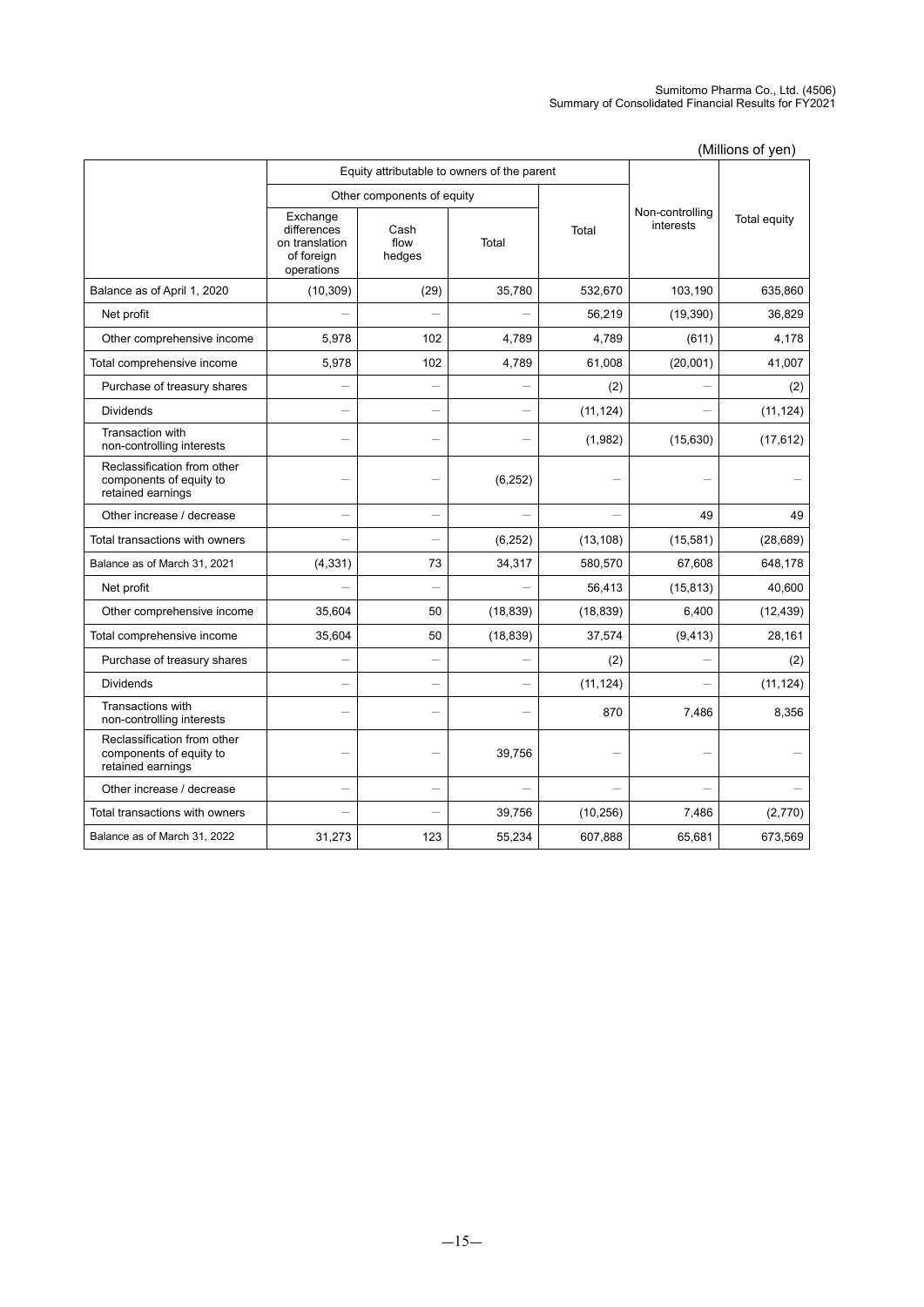# **(4) Consolidated Statement of Cash Flows**

| (4) Consolidated Statement of Cash Flows               |                              |                              |  |  |
|--------------------------------------------------------|------------------------------|------------------------------|--|--|
|                                                        | Year ended<br>March 31, 2021 | Year ended<br>March 31, 2022 |  |  |
| Cash flows from operating activities                   |                              |                              |  |  |
| Net profit                                             | 36,829                       | 40,600                       |  |  |
| Depreciation and amortization                          | 22,673                       | 38,348                       |  |  |
| Impairment losses                                      | 35,720                       | 910                          |  |  |
| Changes in fair value of contingent consideration      | (22, 463)                    | (3,282)                      |  |  |
| Loss (gain) on sales of property, plant and equipment  | (16, 731)                    | (141)                        |  |  |
| Interest and dividend income                           | (1, 153)                     | (1, 175)                     |  |  |
| Interest expenses                                      | 2,436                        | 2,970                        |  |  |
| Income tax expenses                                    | 41,022                       | 42,361                       |  |  |
| (Increase) decrease in trade and other receivables     | 185                          | (6,097)                      |  |  |
| (Increase) decrease in inventories                     | (10, 039)                    | 5,356                        |  |  |
| Increase (decrease) in trade and other payables        | (320)                        | (28, 669)                    |  |  |
| Increase (decrease) in unearned revenue                | 51,067                       | (469)                        |  |  |
| Increase (decrease) in other financial liabilities     | 12,001                       | (11, 540)                    |  |  |
| Increase (decrease) in retirement benefits liabilities | 288                          | (348)                        |  |  |
| Increase (decrease) in provisions                      | 13,145                       | 8,034                        |  |  |
| Others, net                                            | 7,042                        | (11, 953)                    |  |  |
| Subtotal                                               | 171,702                      | 74,905                       |  |  |
| Interest received                                      | 221                          | 173                          |  |  |
| Dividends received                                     | 942                          | 992                          |  |  |
| Interest paid                                          | (2,229)                      | (2,500)                      |  |  |
| Income taxes paid                                      | (35,035)                     | (42, 331)                    |  |  |
| Net cash provided by (used in) operating activities    | 135,601                      | 31,239                       |  |  |
| Cash flows from investing activities                   |                              |                              |  |  |
| Purchase of property, plant and equipment              | (6,048)                      | (7, 347)                     |  |  |
| Proceeds from sales of property, plant and equipment   | 21,520                       | 1,313                        |  |  |
| Purchase of intangible assets                          | (4,758)                      | (6, 147)                     |  |  |
| Purchase of investments                                | (9,366)                      | (25,905)                     |  |  |
| Proceeds from sales and redemption of investments      | 8,141                        | 19,472                       |  |  |
| Net decrease (increase) in short-term loan receivables | (839)                        | 1,133                        |  |  |
| Others, net                                            | 225                          | (797)                        |  |  |
| Net cash provided by (used in) investing activities    | 8,875                        | (18, 278)                    |  |  |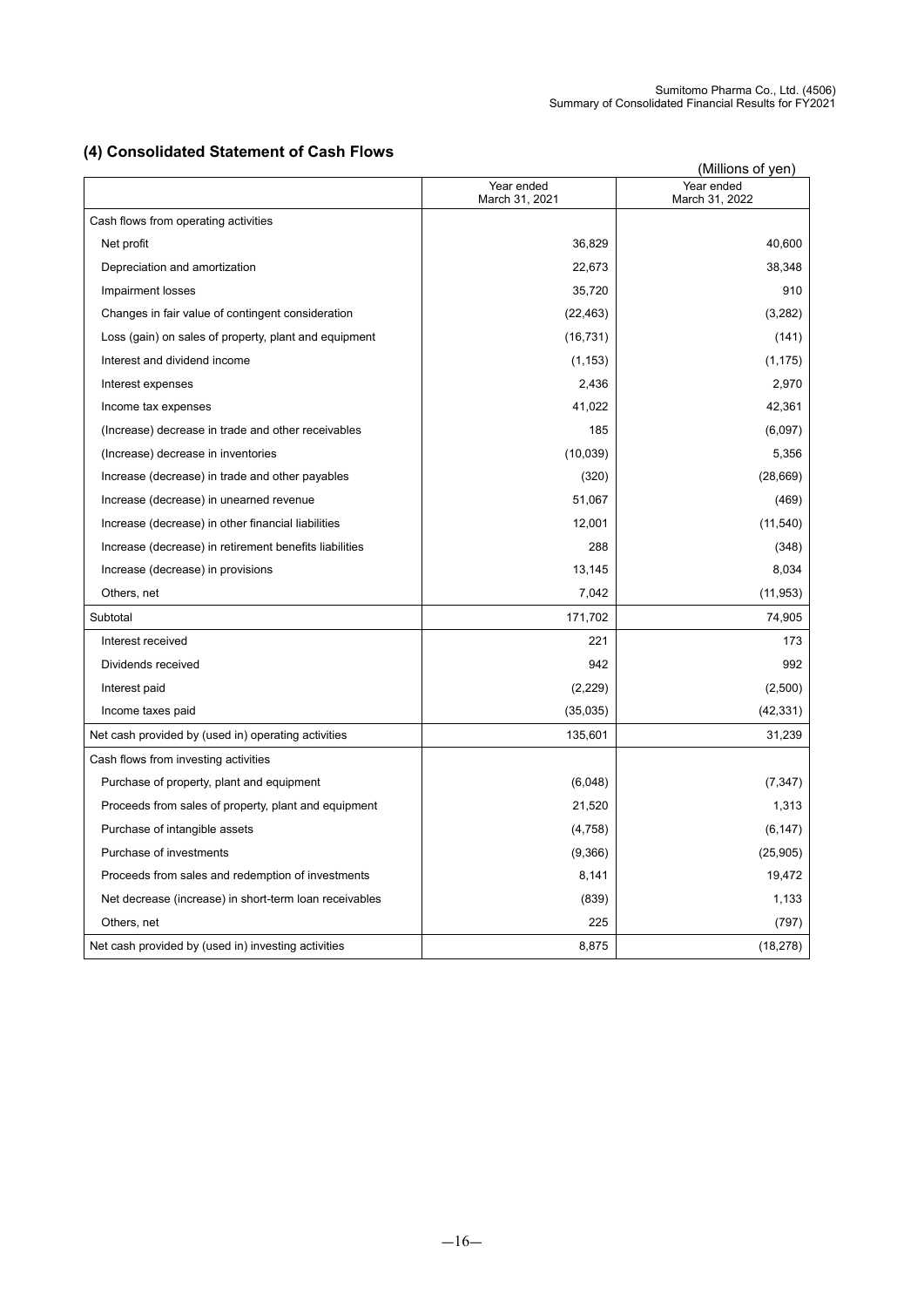|                                                                                        |                              | (Millions of yen)            |
|----------------------------------------------------------------------------------------|------------------------------|------------------------------|
|                                                                                        | Year ended<br>March 31, 2021 | Year ended<br>March 31, 2022 |
| Cash flows from financing activities                                                   |                              |                              |
| Net increase (decrease) in short-term loans payable                                    | (265,000)                    | 29                           |
| Proceeds from long-term borrowings                                                     | 125,000                      |                              |
| Repayments of long-term borrowings                                                     | (2,960)                      | (4,960)                      |
| Proceeds from issuance of corporate bonds                                              | 118,927                      |                              |
| Repayments of finance lease obligations                                                | (4, 727)                     | (4, 499)                     |
| Dividends paid                                                                         | (11, 120)                    | (11, 126)                    |
| Payments for acquisition of interest in a subsidiary from<br>non-controlling interests | (19,300)                     | (3,636)                      |
| Others, net                                                                            | 1,965                        | 2,766                        |
| Net cash provided by (used in) financing activities                                    | (57, 215)                    | (21, 426)                    |
| Net increase (decrease) in cash and cash equivalents                                   | 87,261                       | (8, 465)                     |
| Cash and cash equivalents at beginning of year                                         | 101,708                      | 193,698                      |
| Effect of exchange rate changes on cash and cash equivalents                           | 4,729                        | 17,751                       |
| Cash and cash equivalents at end of period                                             | 193,698                      | 202,984                      |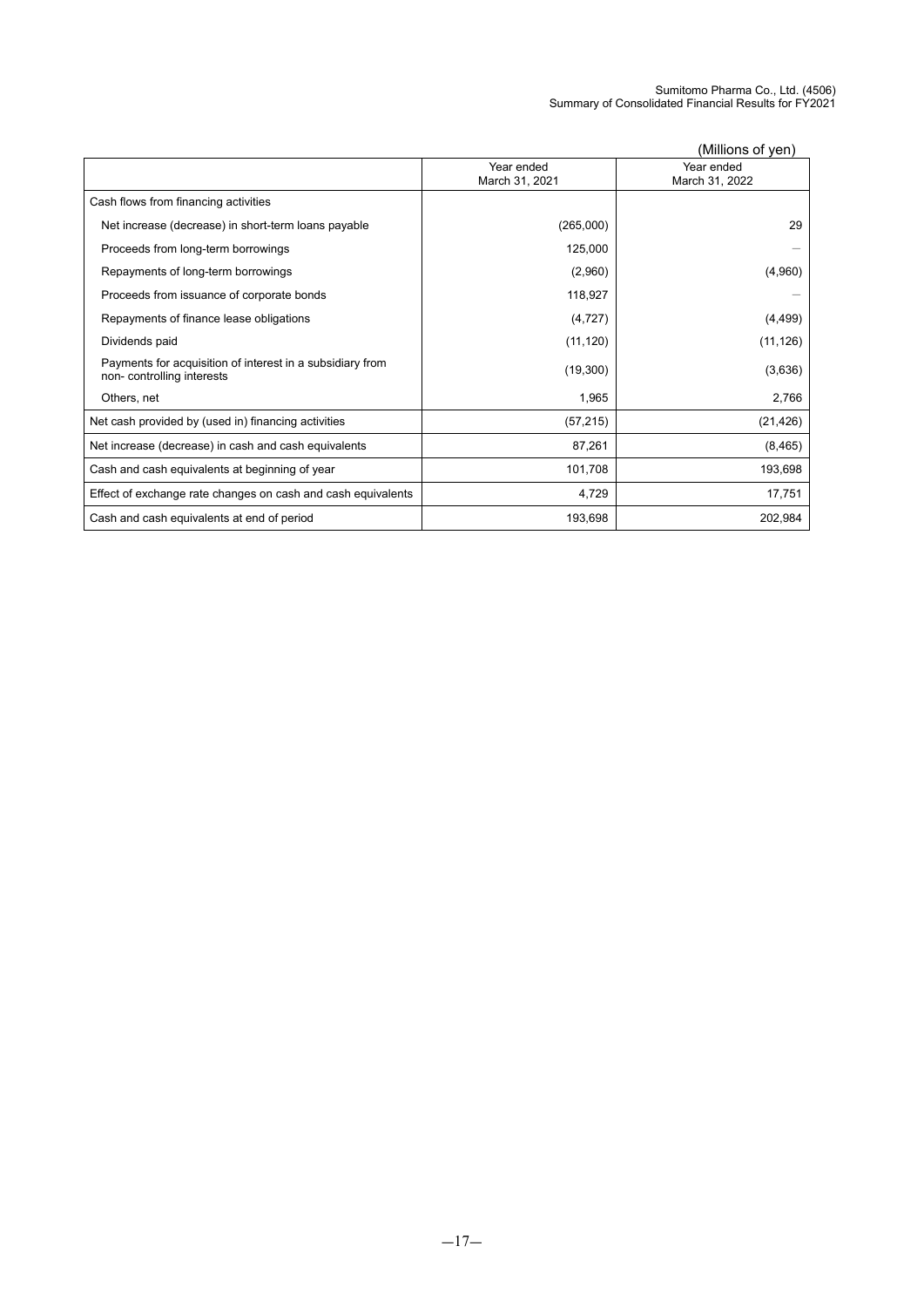## **(5) Notes to Consolidated Financial Statements**

(Notes on Premise of Going Concern) Not applicable.

(Significant Accounting Policies)

The significant accounting policies applied to the Consolidated Financial Statements are the same as those of for the prior fiscal year's consolidated financial statements.

### (Operating Segments)

The Group has set an original performance indicator for the Company's recurring profitability in the form of "core operating profit."

"Core operating profit" is calculated by deducting from operating profit any gains and losses resulting from nonrecurring factors designated by the Group. Among the main non-recurring items are impairment losses, restructuring costs and changes in fair value of contingent consideration related to company acquisitions.

(1) Reportable segments

The Group is mainly engaged in manufacture, purchase and sales of pharmaceuticals for medical treatment and manages the performance of pharmaceutical business by market in Japan, North America, China and etc. Therefore, the Group has four reportable segments: Japan, North America, China, and Other Regions.

The Group's reportable segments are the components of the Group for which discrete financial information is available and whose operating results are regularly reviewed by the board of directors to make decisions about resources to be allocated to the segments and assess their performances.

## (2) Revenues and operating results of the reportable segments

Revenues, profit or loss and other items by each of the Group's reportable segments are shown below.

The Group sets core segment profit, which is an indicator showing each segment's recurring profitability, as its own indicator of segment business performance management.

Core segment profit is each segment profit calculated by deducting from core operating profit R&D expenses, gains and losses on sales of operations and etc. which are not allocated to each segment because such expenses are managed on a global basis.

As for the amount of core segment profit and its change from the previous fiscal year related to "Other Business" category which are not included in the reportable segments in the "1. Operating Results and Financial Condition (1) Analysis of Operating Results (ii) Status of each business segment", are included in profit eliminated for inter-segment transactions.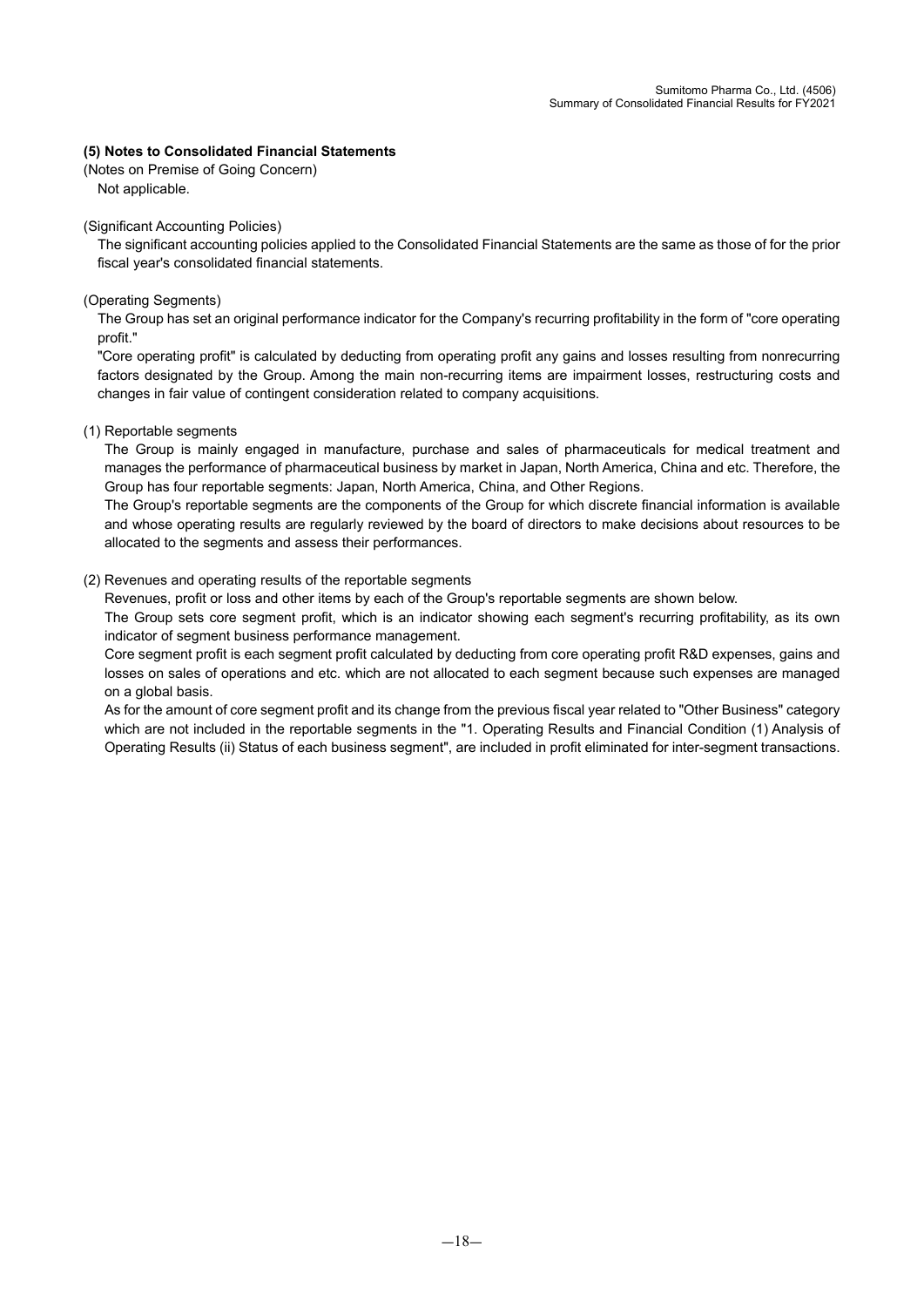## ① Year ended March 31, 2021

| (Millions of yen)                       |                 |                  |                     |                  |          |                          |         |  |
|-----------------------------------------|-----------------|------------------|---------------------|------------------|----------|--------------------------|---------|--|
|                                         |                 |                  | Reportable segments |                  |          |                          |         |  |
|                                         | Pharmaceuticals |                  |                     |                  |          | Other<br><b>Business</b> | Total   |  |
|                                         | Japan           | North<br>America | China               | Other<br>Regions | Subtotal | (Note)                   |         |  |
| Revenues from external customers        | 152,497         | 281,493          | 27,831              | 17,233           | 479,054  | 36,898                   | 515,952 |  |
| Inter-segment revenues and transfers    | 70              |                  |                     |                  | 70       | 46                       | 116     |  |
| Total                                   | 152,567         | 281,493          | 27,831              | 17,233           | 479,124  | 36,944                   | 516,068 |  |
| Segment profit<br>(Core segment profit) | 24,284          | 116,881          | 13,238              | 8,693            | 163,096  | 3,574                    | 166,670 |  |
| Other items                             |                 |                  |                     |                  |          |                          |         |  |
| Depreciation and amortization           | 5,710           | 11,363           | 838                 | 910              | 18,821   | 304                      | 19,125  |  |
| Impairment losses                       | 128             | 35,592           |                     | -                | 35,720   |                          | 35,720  |  |

(Note) The "Other Business" category incorporates operations not included in reportable segments, including food ingredients, food additives, chemical product materials, veterinary drugs and other products.

② Year ended March 31, 2022

|                                         |         |                  |                     |                  |          |                          | (Millions of yen) |
|-----------------------------------------|---------|------------------|---------------------|------------------|----------|--------------------------|-------------------|
|                                         |         |                  | Reportable segments |                  |          |                          |                   |
|                                         |         |                  | Pharmaceuticals     |                  |          | Other<br><b>Business</b> | Total             |
|                                         | Japan   | North<br>America | China               | Other<br>Regions | Subtotal | (Note)                   |                   |
| Revenues from external customers        | 149,915 | 319,790          | 38,296              | 12,176           | 520,177  | 39,858                   | 560,035           |
| Inter-segment revenues and transfers    | 61      |                  |                     |                  | 61       | 40                       | 101               |
| Total                                   | 149,976 | 319,790          | 38,296              | 12,176           | 520,238  | 39,898                   | 560,136           |
| Segment profit<br>(Core segment profit) | 19,612  | 105,385          | 19,590              | 3,254            | 147,841  | 3,491                    | 151,332           |
| Other items                             |         |                  |                     |                  |          |                          |                   |
| Depreciation and amortization           | 5,733   | 26,865           | 893                 | 654              | 34,145   | 327                      | 34,472            |
| Impairment losses                       | 10      | 900              |                     | -                | 910      |                          | 910               |

(Note) The "Other Business" category incorporates operations not included in reportable segments, including food ingredients, food additives, chemical product materials, veterinary drugs and other products.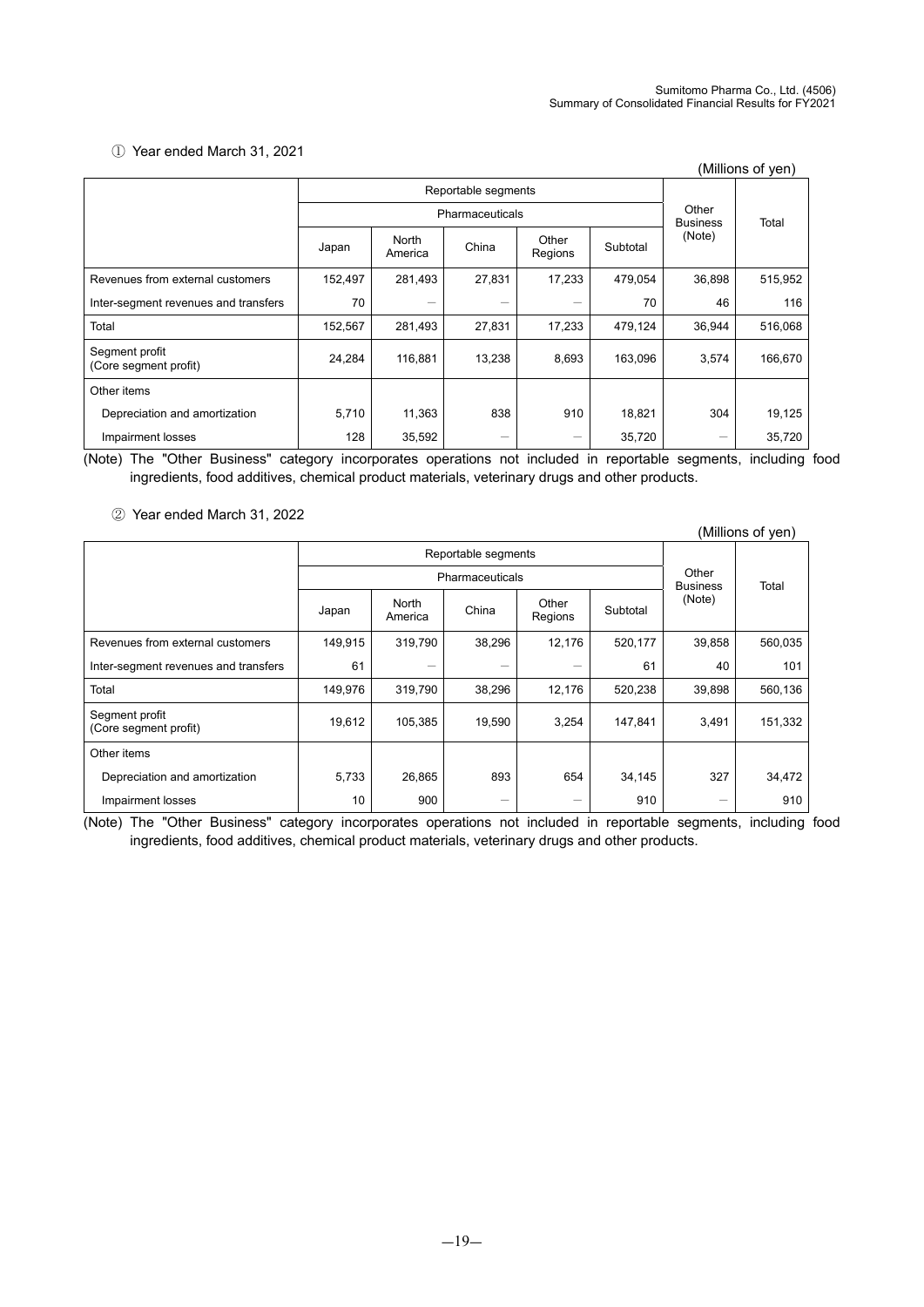(3) Reconciliations between the total amounts of reportable segments and the amounts in the consolidated financial statements (reconciliation items)

| The details of reconciliation are as follows: |  |
|-----------------------------------------------|--|
|-----------------------------------------------|--|

|                                                  |                              | (Millions of yen)            |
|--------------------------------------------------|------------------------------|------------------------------|
| Revenue                                          | Year ended<br>March 31, 2021 | Year ended<br>March 31, 2022 |
| Total of reportable segments                     | 479,124                      | 520,238                      |
| Revenue of Other Business                        | 36.944                       | 39,898                       |
| Elimination of inter-segment revenue             | (116)                        | (101)                        |
| Revenue on the consolidated financial statements | 515,952                      | 560,035                      |

# (Millions of yen)

|                                                           |                              | (IVIIIIIONS OF YEN)          |
|-----------------------------------------------------------|------------------------------|------------------------------|
| Profit                                                    | Year ended<br>March 31, 2021 | Year ended<br>March 31, 2022 |
| Total of reportable segments                              | 163,096                      | 147,841                      |
| Segment profit of Other Business                          | 3,574                        | 3,491                        |
| Elimination of inter-segment profit                       | 22                           | 26                           |
| Research and development expenses (Note)                  | (97,082)                     | (94,004)                     |
| Gains on business transfers                               |                              | 1,146                        |
| <b>Others</b>                                             | (27)                         | 9                            |
| Core operating profit                                     | 69,583                       | 58,509                       |
| Change in fair value of contingent consideration          | 22,463                       | 3,282                        |
| Impairment losses                                         | (35, 720)                    | (910)                        |
| Other income                                              | 17,689                       | 1,251                        |
| Other expenses                                            | (1, 562)                     | (1,096)                      |
| <b>Others</b>                                             | (1,229)                      | (802)                        |
| Operating profit in the consolidated financial statements | 71,224                       | 60,234                       |

Note: The Group does not allocate research and development expenses to the operating segments because such expenses are managed on a global basis. Differences from Research and development expenses on the Consolidated Statement of Profit or Loss consist of impairment losses and expenses related to R&D excluded from calculation of core operating profit.

|                                  |        |                                 |                       |        |             |        |                                                       | (Millions of yen) |
|----------------------------------|--------|---------------------------------|-----------------------|--------|-------------|--------|-------------------------------------------------------|-------------------|
| Other items                      |        | Total of reportable<br>segments | <b>Other Business</b> |        | Adjustments |        | Amount in the<br>consolidated financial<br>statements |                   |
|                                  | FY2020 | FY2021                          | FY2020                | FY2021 | FY2020      | FY2021 | FY2020                                                | FY2021            |
| Depreciation and<br>amortization | 18,821 | 34.145                          | 304                   | 327    | 3,548       | 3.876  | 22.673                                                | 38,348            |

#### (4) Revenues

The details of revenues from external customers are as follows:

|                                                   |                              | (Millions of yen)            |
|---------------------------------------------------|------------------------------|------------------------------|
|                                                   | Year ended<br>March 31, 2021 | Year ended<br>March 31, 2022 |
| Sale of goods                                     | 503,788                      | 509,050                      |
| Revenue arising from intellectual property rights | 7,924                        | 37,205                       |
| Other                                             | 4,240                        | 13,780                       |
| Total                                             | 515,952                      | 560,035                      |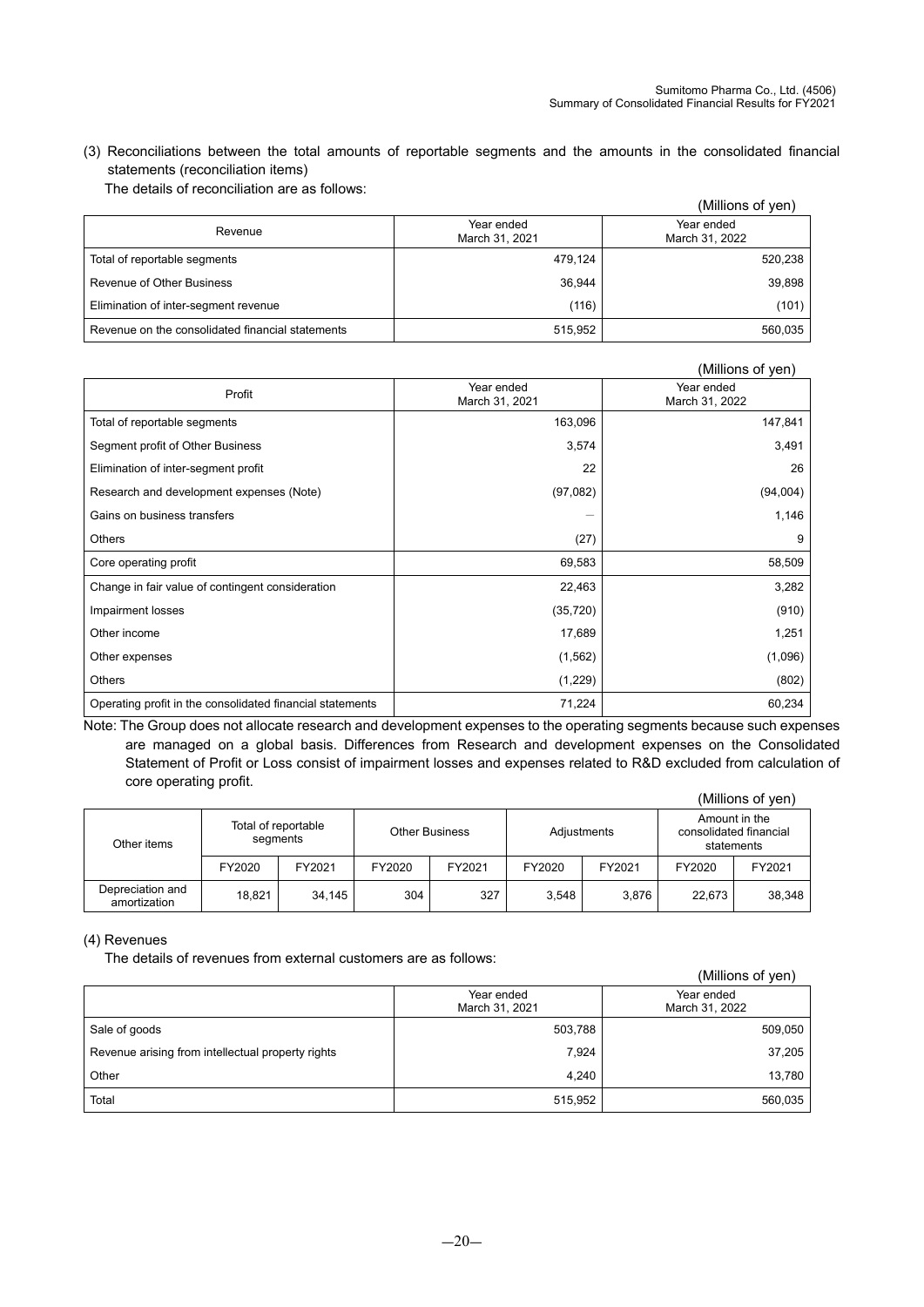## (5) Information by product and service

The details of sales from external customer by product and service are as follows:

|                 |                              | (Millions of yen)            |
|-----------------|------------------------------|------------------------------|
|                 | Year ended<br>March 31, 2021 | Year ended<br>March 31, 2022 |
| Pharmaceuticals | 479,054                      | 520,177                      |
| <b>Others</b>   | 36,898                       | 39,858                       |
| Total           | 515,952                      | 560,035                      |

## (6) Geographic information

The Group's geographic revenues are classified by country and region, based on the location of customers.

|                        |                              | (Millions of yen)            |
|------------------------|------------------------------|------------------------------|
|                        | Year ended<br>March 31, 2021 | Year ended<br>March 31, 2022 |
| Japan                  | 192,608                      | 222,884                      |
| North America          | 280,437                      | 287,289                      |
| U.S.A in North America | 275,594                      | 282,521                      |
| <b>Others</b>          | 42,907                       | 49,862                       |
| Total                  | 515,952                      | 560,035                      |

The details of the breakdown of carrying amounts of the Group's non-current assets (except for financial assets, deferred tax assets and retirement benefit assets) by location are as follows:

|                        |                         | (Millions of yen)       |
|------------------------|-------------------------|-------------------------|
|                        | As of<br>March 31, 2021 | As of<br>March 31, 2022 |
| Japan                  | 65,979                  | 65,438                  |
| North America          | 566,701                 | 600,494                 |
| U.S.A in North America | 565,215                 | 598,877                 |
| <b>Others</b>          | 2,426                   | 4,060                   |
| Total                  | 635,106                 | 669,992                 |

#### (7) Information of major customers

Revenue from major customer which individually accounts for greater than 10% of the total Group's revenue are as follows:  $(0.4)$ llions of y

|                               |                       |                              | (Millions of ven)            |
|-------------------------------|-----------------------|------------------------------|------------------------------|
|                               | Reportable<br>segment | Year ended<br>March 31, 2021 | Year ended<br>March 31, 2022 |
| <b>McKesson Corporation</b>   | North America         | 95,732                       | 91,340                       |
| Cardinal Health Inc.          | North America         | 82,143                       | 85.425                       |
| AmerisourceBergen Corporation | North America         | 71,767                       | 73,745                       |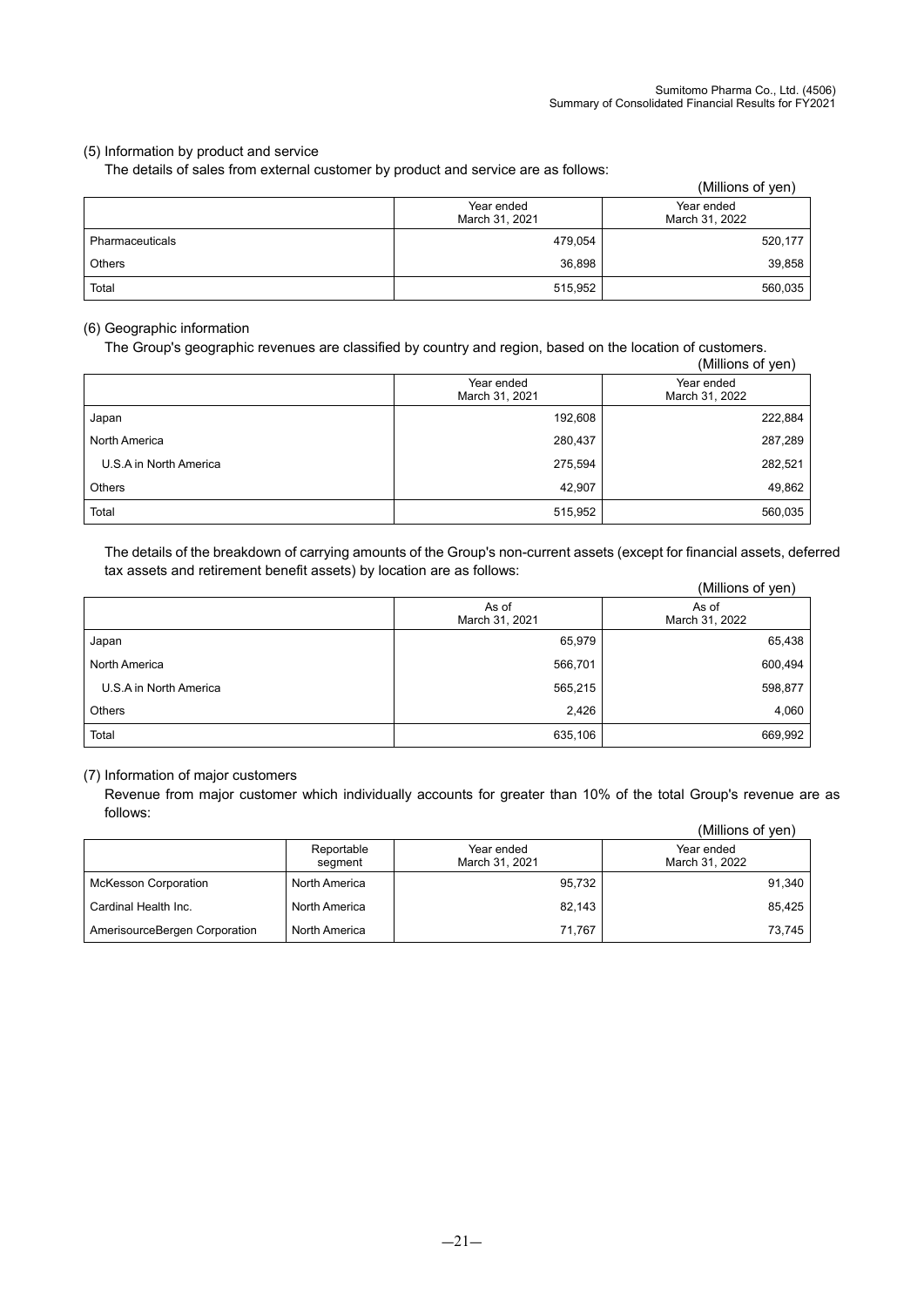### (Impairment loss)

Impairment losses amounting to 35,720 million yen recognized for the year ended March 31, 2021 were recorded in Cost of sales, Selling, general and administrative expenses, and Research and development expenses in the Consolidated Statement of Profit or Loss amounting to 128 million yen, 151 million yen, and 35,441 million yen, respectively.

The impairment losses consist of 128 million yen of impairment losses on property, plant and equipment, and 35,592 million yen of impairment losses on intangible assets.

Impairment losses on property, plant and equipment amounting to 128 million yen represented a recognition of impairment losses of construction in progress with the decreased profitability in Japan segment of pharmaceutical business. The recoverable amount is measured based on value in use. However, as the profitability is no longer expected, the total carrying amount is reduced to zero.

Impairment losses on intangible assets amounting to 35,592 million yen were mainly impairment loss on in-process research and development of napabucasin (product code: BBI608) amounting to 26,952 million yen, which is Global clinical Phase 3 study for colorectal cancer and impairment loss on in-process research and development of alvocidib (product code: DSP-2033) amounting to 8,489 million yen, which was being developed as a small molecule inhibitor of cyclin- dependent kinase 9 (CDK9) for hematologic malignancies in North America segment of pharmaceutical business. The recoverable amount of these in-process research and development is measured based on value in use. However, as the profitability is no longer expected because the research and development has been discontinued, the total carrying amount is reduced to zero.

There were no significant impairment losses for the year ended March 31, 2022.

#### (Other income)

Other income recognized in the previous fiscal year includes gains from the sales of the former Ibaraki Plant of 16,725 million yen.

#### (Per-share information)

The basis for calculating basic earnings per share and earnings per share were as follows:

|                                                                                      | Year ended<br>March 31, 2021 | Year ended<br>March 31, 2022 |
|--------------------------------------------------------------------------------------|------------------------------|------------------------------|
| The basis for calculating basic earnings per share                                   |                              |                              |
| Net profit attributable to owners of the Parent (millions of yen)                    | 56,219                       | 56.413                       |
| Amounts not attributable to ordinary shareholders of the parent (millions of<br>ven) |                              |                              |
| Net profit used to calculate basic earnings per share (millions of yen)              | 56.219                       | 56,413                       |
| Weighted average number of ordinary shares (1,000 shares)                            | 397,294                      | 397,293                      |
| Earnings per share                                                                   |                              |                              |
| Basic earnings per share (Yen)                                                       | 141.50                       | 141.99                       |

(Note) Dilutive earnings per share were not disclosed as there was no dilution.